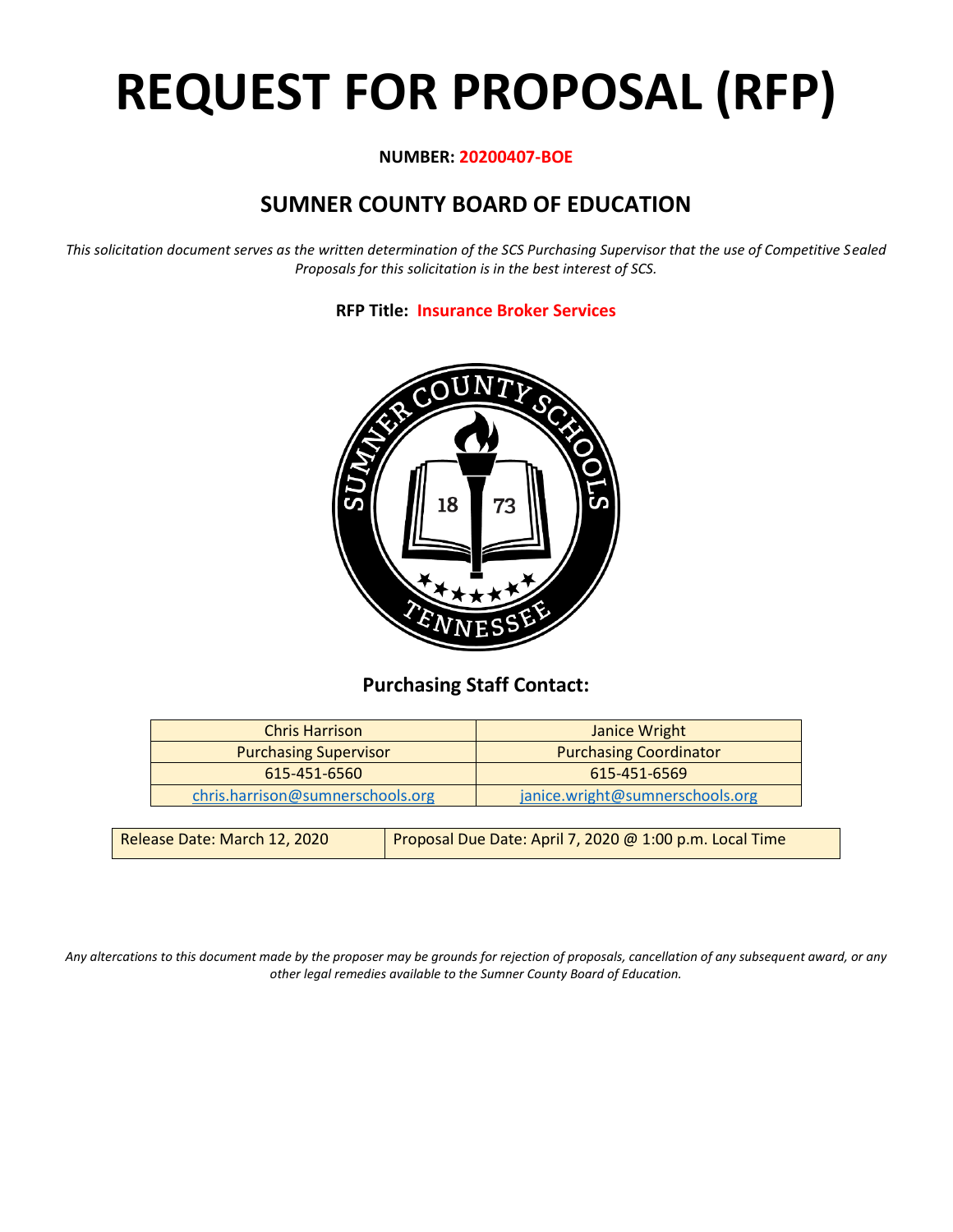# **NOTICE TO PROPOSERS**

There may be one or more amendments to this RFP. In order to receive communication for any such amendments issued specifically to this RFP, the proposer must provide a Notice of Intent to Propose to the Sumner County Board of Education (SCS) Purchasing Department. The proposer must utilize this form when submitting notice. The notice may be sent by email to: Purchasing Office, purchasing@sumnerschools.org. SCS will send amendments only to those proposers which complete and return this information by the deadline list in the RFP Schedule of Events (Section 4).

| <b>RFP Number:</b>      | 20200407-BOE Insurance Broker Services |  |
|-------------------------|----------------------------------------|--|
| Company Name:           |                                        |  |
| <b>Mailing Address:</b> |                                        |  |
|                         |                                        |  |
|                         |                                        |  |
| Phone Number:           |                                        |  |
| <b>Contact Person:</b>  |                                        |  |
| Email Address:          |                                        |  |
| Authorized Signature    |                                        |  |
|                         |                                        |  |
| <b>Printed Name</b>     |                                        |  |
| Date                    |                                        |  |

Emailed amendments will be sent in a Microsoft Word (Office for Windows) or Portable Document Format (pdf) format. Any alterations to the document made by the proposer may be grounds for rejection of proposal, cancellation of any subsequent award or any other legal remedies available to the Sumner County Board of Education.

Amendments will also be posted on the SCS website **https://sumnerschools.org/index.php/current-bids-and-rfps** and attached to the solicitation listing as a PDF or WORD file. Check the particular solicitation on the Current Bids and RFPs webpage for any posted amendments.

By completing and returning this form, the Proposer has expressed its intent to provide a proposal for **20200407-BOE Insurance Broker Services.**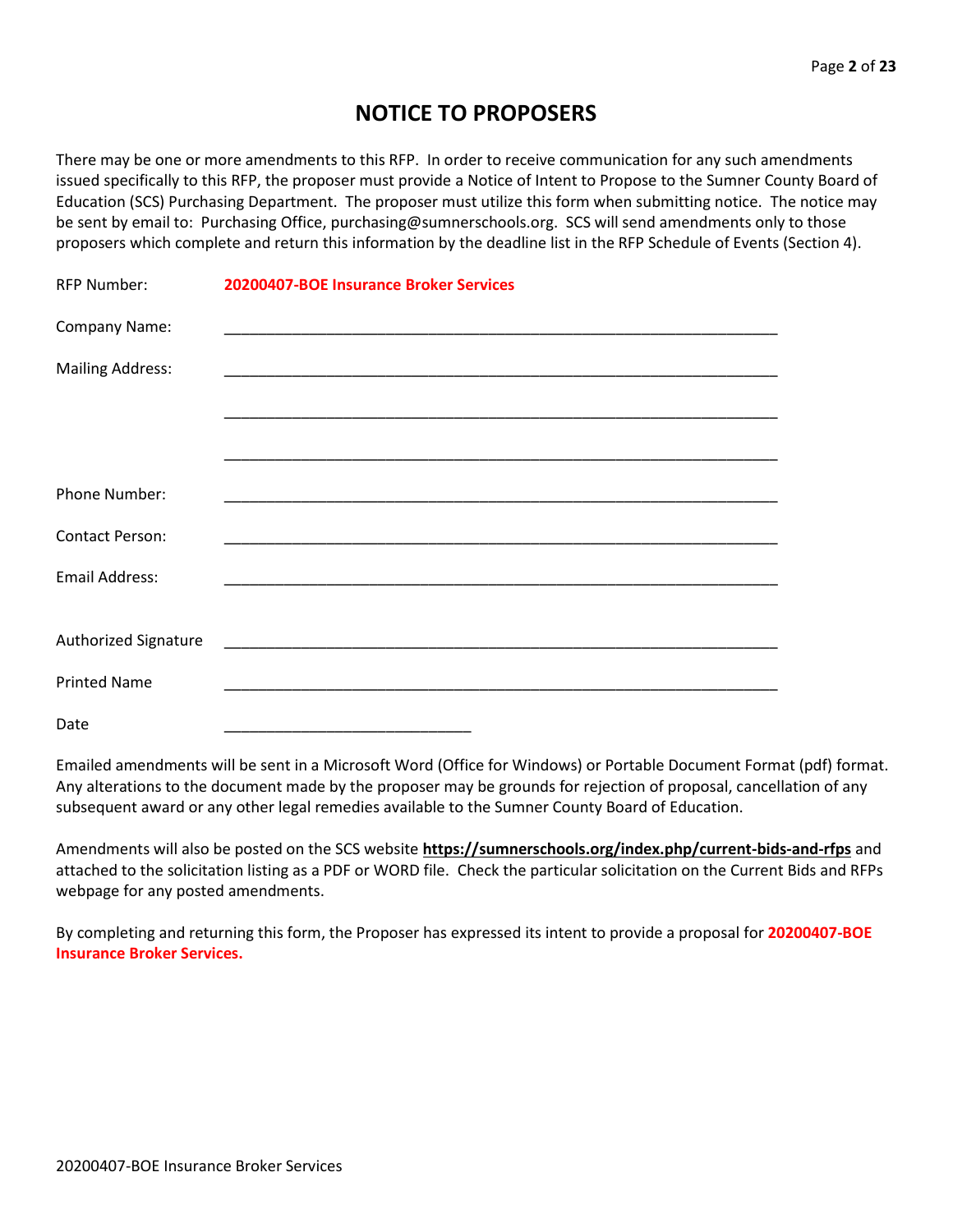# **TABLE OF CONTENTS**

- 1. Introduction/Overview
	- 1.1. Purpose
	- 1.2. Contact Information
- 2. Requirements
	- 2.1. Scope of Work/Specifications
	- 2.2. Contactor Obligations
- 3. Source Selection and Contract Award
- 4. Schedule of Events
- 5. Instructions for Proposal
	- 5.1. Required Forms
	- 5.2. New Vendors
	- 5.3. Acknowledgement of Insurance Requirements
	- 5.4. Clarification and Interpretation of RFP
	- 5.5. Proposal Package
	- 5.6. Delivery of Proposals
	- 5.7. Evaluation of Proposals
	- 5.8. Request for Clarification of Proposals
	- 5.9. Protests
- 6. Attachments
	- 6.1. Contact Information
	- 6.2. Bid Form/Certification
	- 6.3. References
	- 6.4. Certification Regarding Debarment or Suspension
	- 6.5. Condition of Submitting Proposal
	- 6.6. Statement of Non-Collusion
	- 6.7. Attestation Re Personnel
	- 6.8. Drug Free Workplace Affidavit
	- 6.9. IRS Form W-9
		- \**An online, fillable version can be found at https://www.irs.gov/pub/irs-pdf/fw9.pdf*
	- 6.10. Standard Terms & Conditions
	- 6.11. Vendor Checklist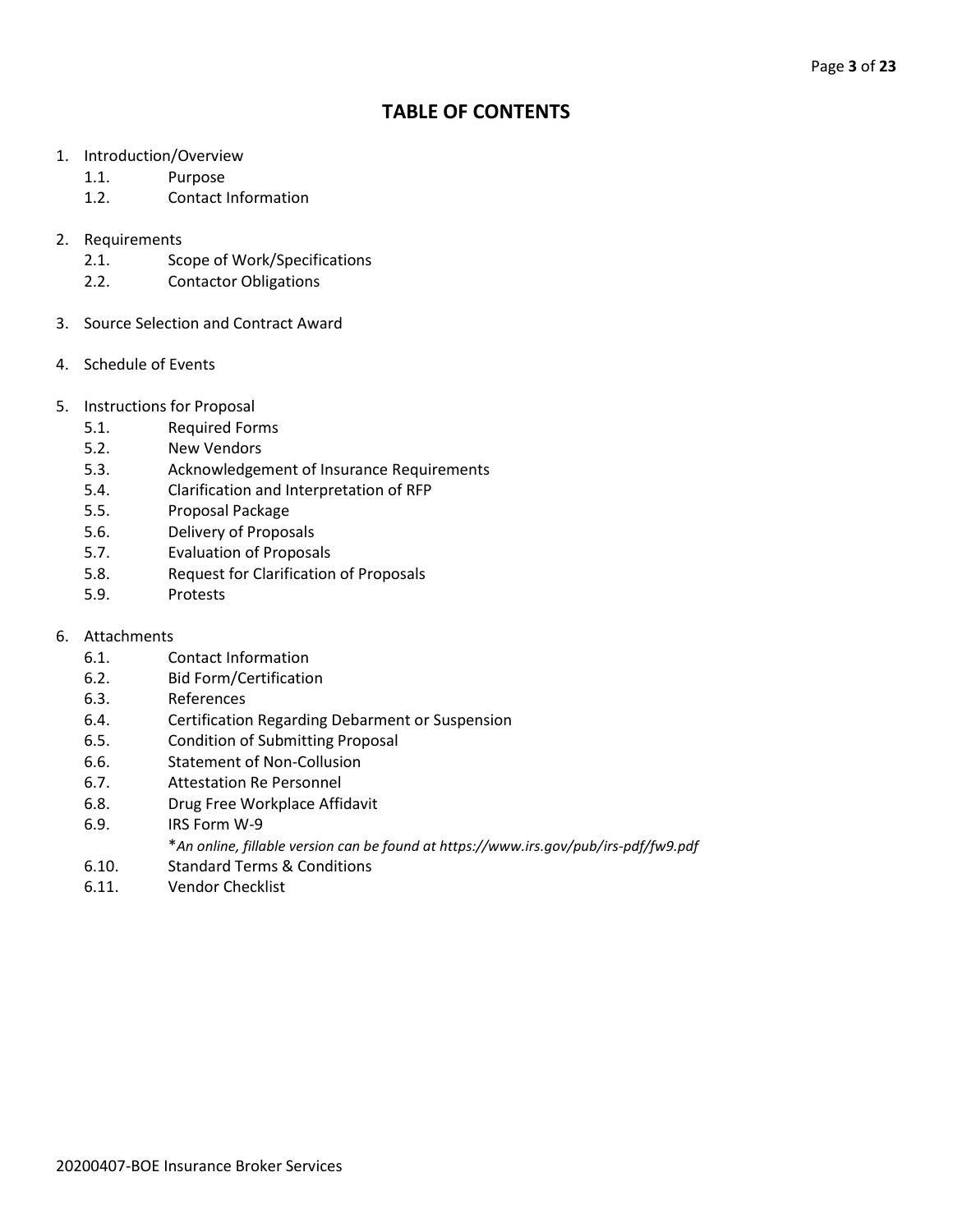## 1. Introduction/Overview

# 1.1. Purpose

The Sumner County Board of Education (SCS) is requesting sealed proposals to secure the services of an insurance broker, as specified herein.

## 1.2. Contact Information

Unauthorized contact regarding this RFP with employees or officials of SCS other than the Purchasing Supervisor named below may result in disqualification from this procurement process.

Interested parties must direct all communication regarding this RFP to the Purchasing Supervisor, who is SCSs only official point of contact for this RFP.

| <b>RFP Procedures</b>            |
|----------------------------------|
| Chris Harrison                   |
| <b>Purchasing Supervisor</b>     |
| 1500 Airport Road                |
| Gallatin, TN 37066               |
| chris.harrison@sumnerschools.org |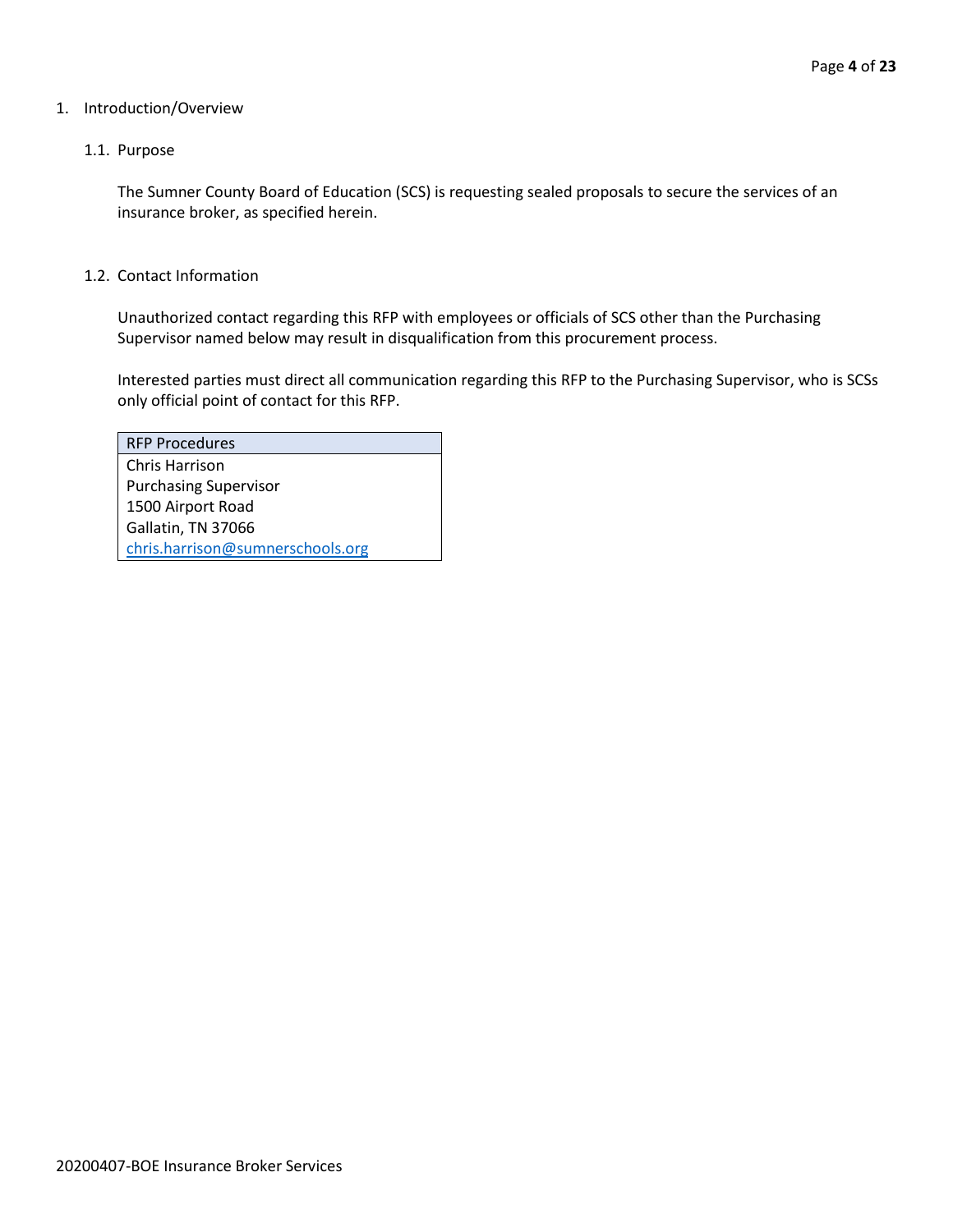# 2. Requirements

# 2.1. Scope of Work / Specifications

SCS hereby solicits submissions of written Proposals, from qualified Respondents, to provide services related to third party insurance agent/broker and consulting services. The services shall include but are not limited to:

- Assign an agent/broker who will act as the primary contact with SCS.
- Assign experienced staff to evaluate SCS's current property, casualty, workers compensation and general liability program and make recommendations on the levels of coverage and deductibles for current insurance policies that will provide SCS the best balance of risk limitation and lower premiums.
- Obtain price quotes and negotiate with insurers on SCS's behalf for renewals or new insurance, agreeing not to bind coverage without the authorization of SCS. SCS's current list of coverages are:
	- o Commercial Property
	- o Excess Liability Insurance
	- o Crime Policy
	- o General Liability
- Evaluate third parties to determine the insurance company's claims paying ability, suitability, service record and financial stability. Notify SCS whenever an insurer falls below the broker's minimum financial guidelines or when significant material changes occur in an insurer's Moody's Standard & Poor or AM Best rating.
- Follow up with insurers for timely issuance of policies and endorsements.
- Deliver all renewed or new policies in a timely manner, after carefully cross-checking coverage with expired policies.
- Assist and participate in carrier claim reviews as necessary.
- Act as a liaison between SCS and its insurers as necessary.
- Upon request, provide timely verbal or written interpretation of coverage.
- Verify that rates, premiums, bills, audits and other premium adjustments are properly calculated and charged and confirm to SCS in writing that invoiced premiums are correct.
- Process or facilitate the processing of certificates of insurance and other documents as requested by SCS.
- Provide or facilitate with insurer for loss control assistance and develop loss control programs to address the loss experience and exposures of SCS.
- Meet with SCS representatives to periodically provide information regarding significant changes or trends in the marketplace as well as to develop strategies for dealing with major areas of loss or exposure to loss.
- Prepare an annual report highlighting significant changes in the insurance program and summarizing key aspects of specific coverage, as well as the major services provided by the agent/broker during the policy year.

# Narrative

- Experience and Qualifications
	- $\circ$  Provide references for at least two (2) current K-12 education clients. The reference list must include the client name, contact and a brief description of work performed.
	- $\circ$  Describe Proposer's experience and capabilities in providing the required services. Be specific and identify services performed within the past three (3) years.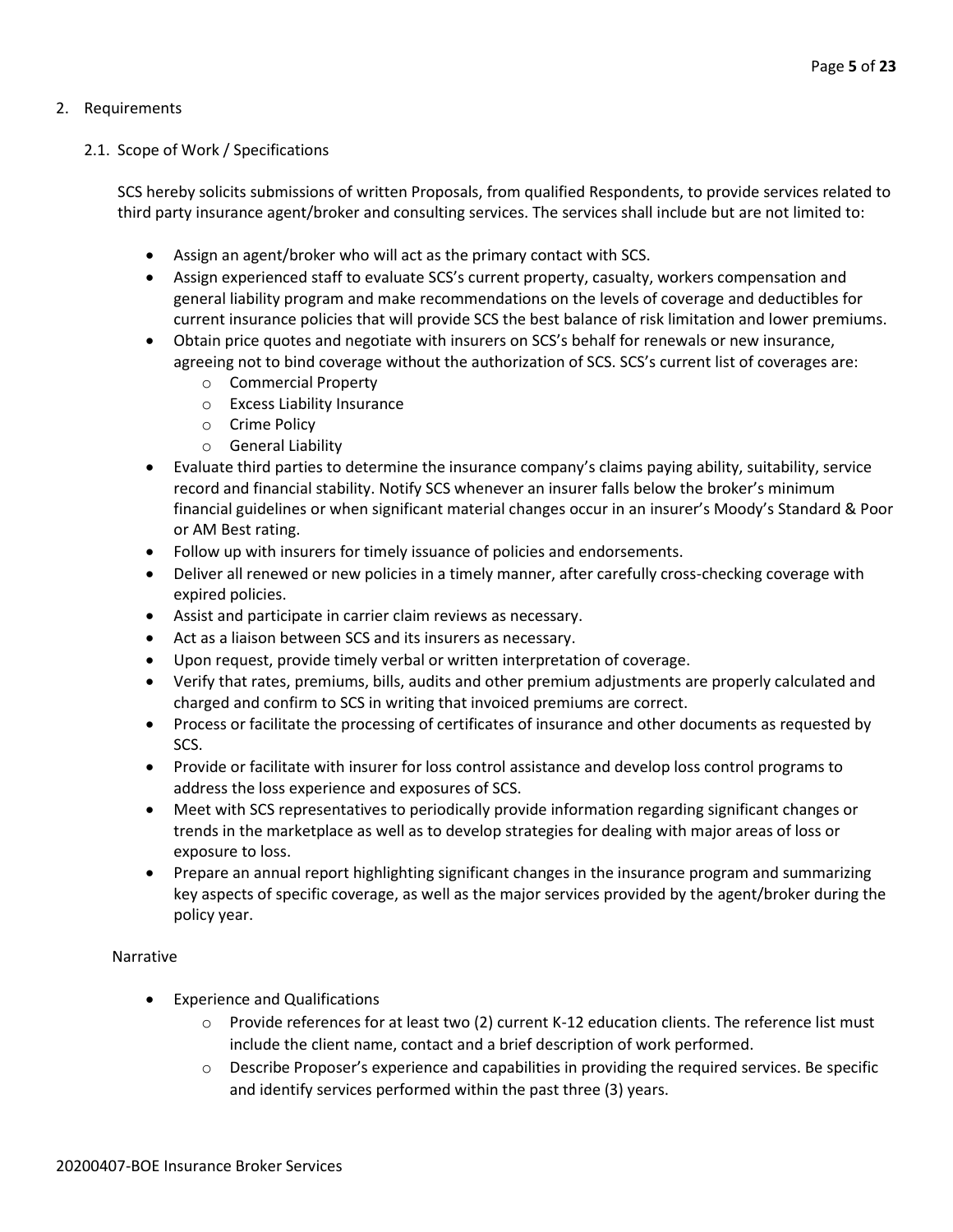- o Provide summary resumes for proposed key personnel who will be providing services to SCS, including their experience with similar service projects and number of years of employment with Proposer.
- o Indicate the location of the Proposer's office designated to service SCS and describe the services and staff available at that office.
- Services Offered
	- o Provide a statement of Proposer's service approach and describe any unique benefits to SCS from doing business with Proposer.
	- o Describe Proposer's strategy for ensuring that SCS receives a policy that is issued correctly and according to specifications.
	- o Describe Proposer's qualifications and abilities to perform the claims review services.
	- o Outline all services that will be rendered to SCS.
- Compensation
	- o SCS prefers a commission compensation plan. The commission is to be included in the insurance premium calculated by each insurance company and when the policies are issued and the premium collected, the insurance company designates that portion that is commission and pays it to the agent/broker. The Proposer must describe their pricing methodology to provide services to SCS.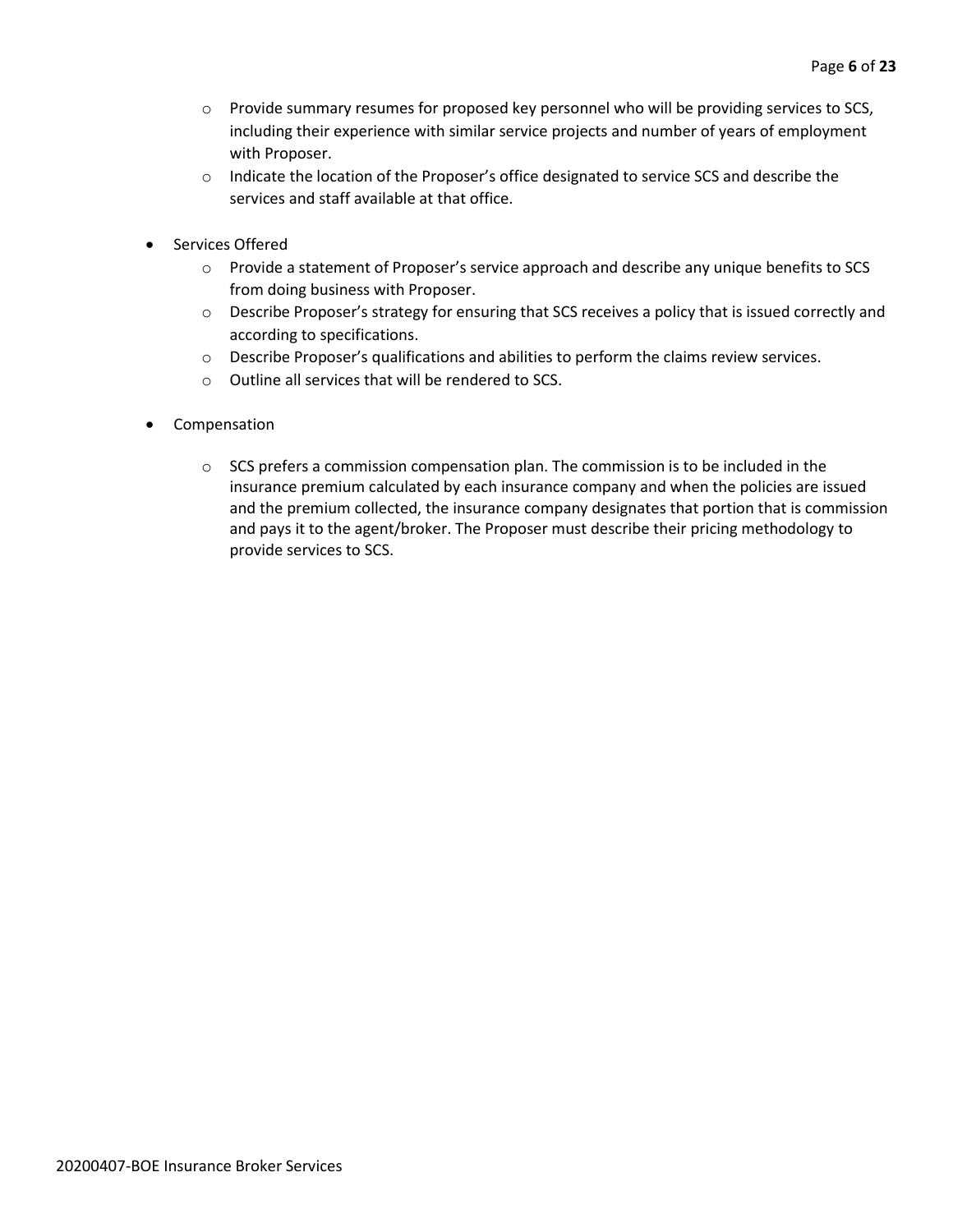- 3. Source Selection and Contract Award
	- Award(s), if made, will be made to the Responsive proposer(s) whose proposal is most advantageous to SCS, taking into consideration price and the other evaluation criteria set forth in the RFP.
		- o General Criteria to be determined "Responsive"
			- Does the proposal include all required information, included completed attachment forms and affidavits?
			- Was the proposal delivered on or before the stated deadline? Did it include the required number of copies (hard & electronic)?
	- SCS reserves the right to enter into discussions with Proposers which have submitted proposals determined to be reasonably like of being considered for selection to assure a full understanding of and responsiveness to the RFP requirements. Every effort shall be afforded to assure fair and equal treatment with respect to the opportunity for discussion and/or revision of their respective proposals.
	- Upon mutual agreement by both parties, SCS shall grant the right to extend the terms, conditions and prices of contract(s) awarded from this RFP to other Institutions (such as State, Local and/or Public Agencies) who express an interest in participating in any contract that results from this RFP. Each of the "piggyback" Institutions will issue their own purchasing documents for purchase of the goods/services. Proposer agrees that SCS shall bear no responsibility or liability for any agreements between Proposer and the other Institution(s) who desire to exercise this option.

## 4. Schedule of Events

| <b>RFP Issued</b>              | March 12, 2020                       |
|--------------------------------|--------------------------------------|
| <b>Questions DEADLINE</b>      | March 31, 2020                       |
| <b>RFP Submission DEADLINE</b> | April 7, 2020 @ 1:00 p.m. Local Time |

# 5. Instructions for Proposal

#### 5.1. Required Forms

- Proposer must complete and submit the Attachments in Section 6. Attachments may be omitted depending on the RFP requirements. Refer to the Table of Contents for omitted Attachments.
- Evidence of a valid State of Tennessee Business License and/or Sumner County Business License.
- For all vendors with annual purchases in excess of \$50,000; a Sumner County Business License must be on file with the SCS Finance Department. Evidence of the license must be provided within ten (10) working days following notification of award; otherwise, SCS may rescind its acceptance of the Proposer's proposal.
- Copy of State of Tennessee License (if applicable) in respective field.
- If applicable, the Proposer must include a copy of the contract(s) the Proposer will submit to be signed.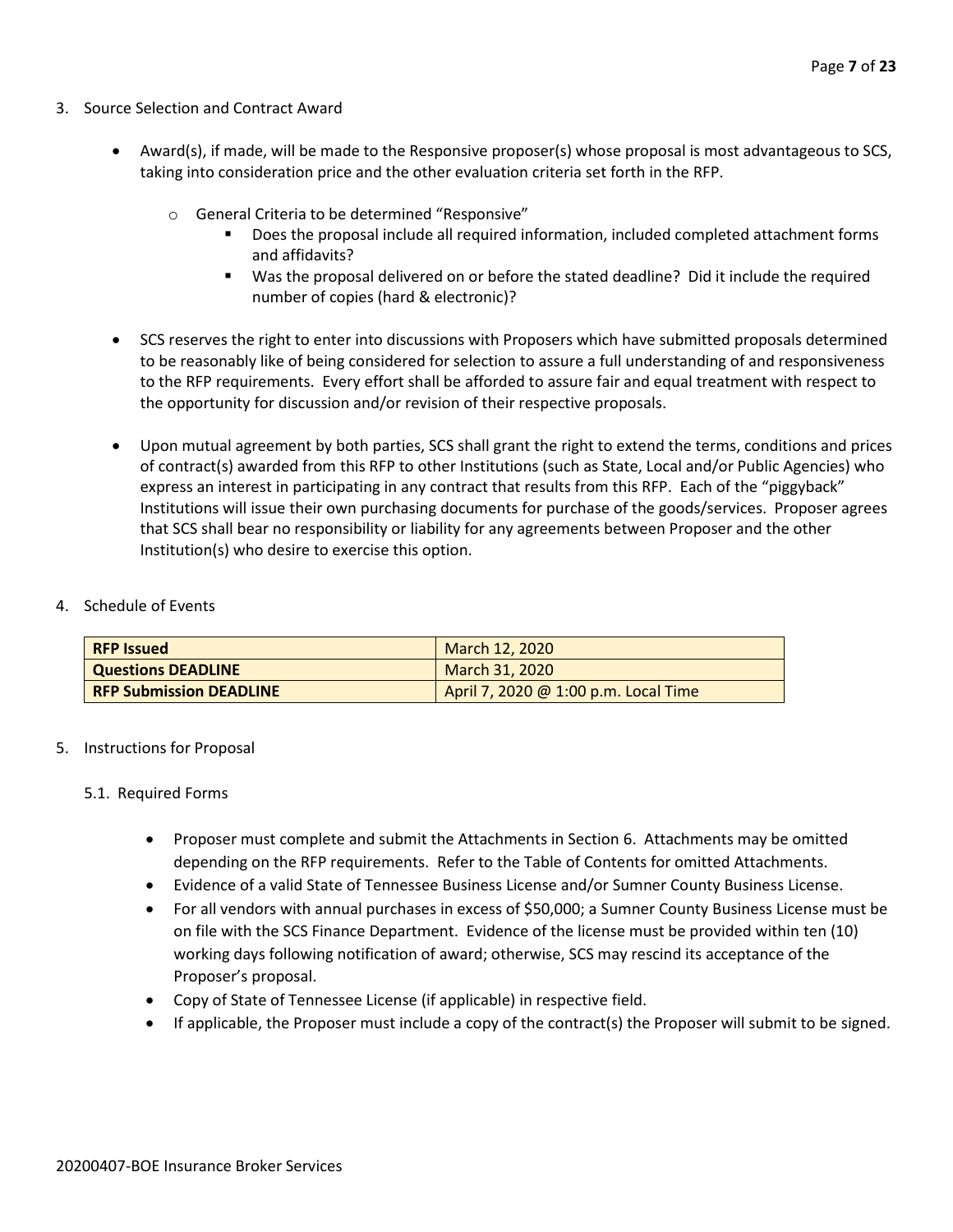# 5.2. New Vendors

- To comply with Internal Revenue Service requirements, all vendors who perform any type of service are required to have a current IRS Form W-9 on file with the SCS Finance Department. It is a mandatory requirement to complete the IRS Form W-9 (Attachment 6.9) included in this RFP.
- To comply with the **Tennessee Lawful Employment Act (50-1-702 and 50-1-703)**, non-employees (individuals paid directly by the employer in exchange for the individual's labor or services) must have on file one (1) of the following documents:
	- o A valid Tennessee driver's license or photo identification;
	- $\circ$  A valid driver's license or photo identification from another state where the license requirements are at least as strict as those in Tennessee;
	- o A birth certificate issued by a U.S. state, jurisdiction or territory;
	- o A U.S. government issued certified birth certificate;
	- o A valid, unexpired U.S. passport;
	- o A U.S. certificate of birth abroad (DS-1350 or FS-545)
	- o A report of birth abroad of a U.S. citizen (FS-240);
	- o A certificate of citizenship (N560 or N561);
	- o A certificate of naturalization (N550, N570 or N578);
	- o A U.S citizen identification card (I-197 or I-179); or
	- o Valid alien registration documentation or other proof of current immigration registration recognized by the United States Department of Homeland Security that contains the individual's complete legal name and current alien admission number or alien file number (or numbers if the individual has more than one number).

# 5.3. Acknowledgement of Insurance Requirements

By submitting a proposal, Proposer acknowledges that it has read and understands the insurance requirements for the proposal. The Proposer who may have employees, contractors, subcontractors or agents working on SCS properties shall carry current certificates for general and professional liability insurance and for workers' compensation as indicated below. The owner or Principal of each Proposer must also be insured by workers' compensation if they perform any of the services on SCS properties. There will be no exceptions to the insurance requirement. Proposer also understands that the evidence of required insurance must be submitted within fifteen (15) working days following notification of its offer being accepted; otherwise, SCS may rescind its acceptance of the Proposers proposal.

# • **General Liability**

| <b>General Aggregate</b> | \$2,000,000 |
|--------------------------|-------------|
| Each Occurrence          | \$1,000,000 |

# • **Workers Compensation**

| <b>Workers Compensation</b> | Tennessee Statutory Limits |
|-----------------------------|----------------------------|
| <b>Employer's Liability</b> | \$500,000                  |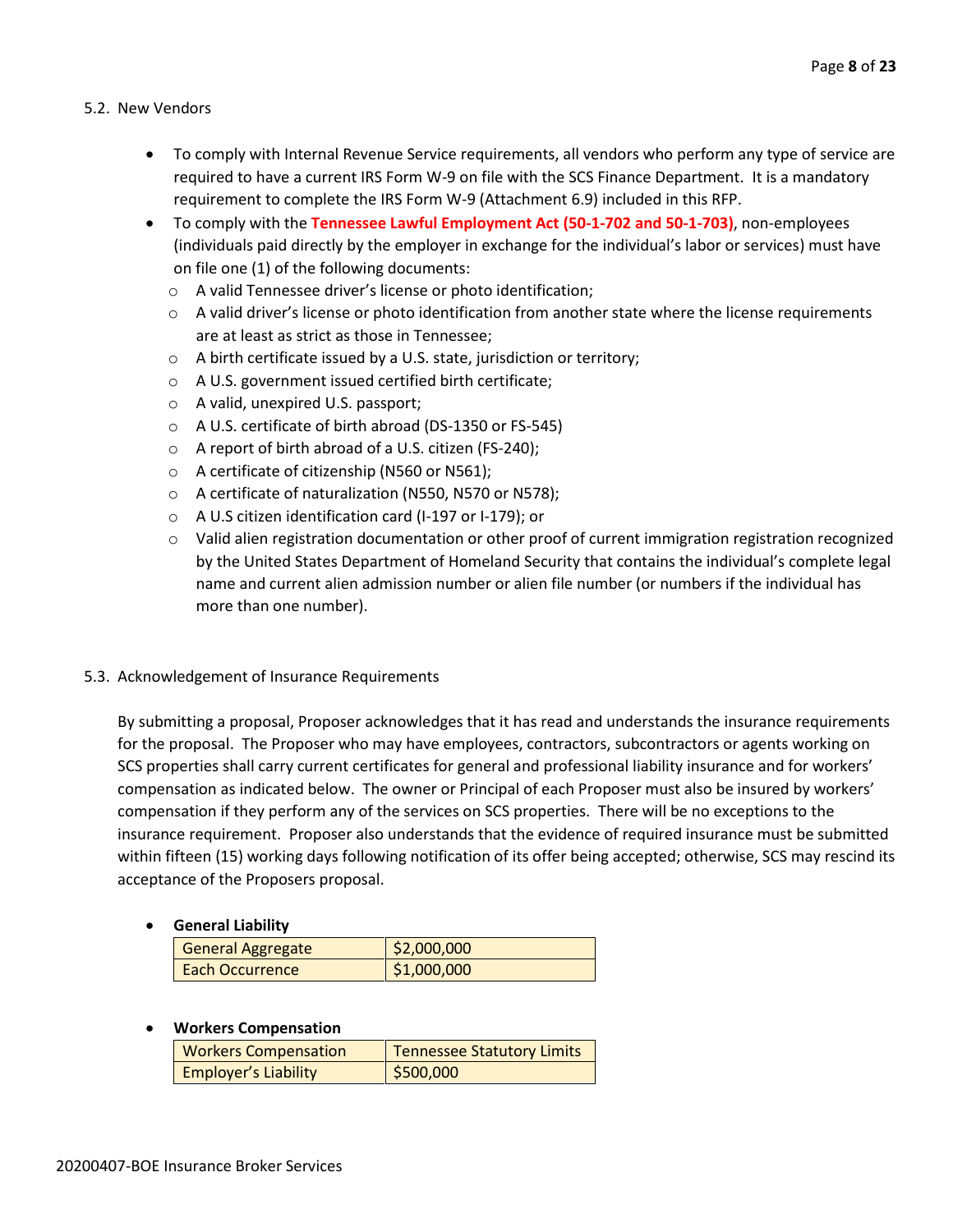5.4. Clarification and Interpretation of RFP

The words "must" and "shall" in the RFP indicate mandatory requirements. Taking exception to any mandatory requirement shall be considered grounds for rejection. There are other requirements that SCS considers important but not mandatory. It is important to respond in a concise manner to each section and submit an itemized list of all exceptions.

5.5. Proposal Package

The package containing the proposal must be sealed and clearly marked on the outside of the package: **"20200407-BOE Insurance Broker Services" DO NOT OPEN**

All sealed proposals packages must include all of the following. Any sealed proposals are subject to rejection as non-conforming if any applicable item is not included.

- One (1) Complete Original
- One (1) electronic format USB Drive
- Original Signature on Original Proposal. NO copied or digital signatures.

The outside of the proposal package must be labeled as follows (if applicable) per **T.C.A § 62-6-119**:

- 1. Name of Company and Principal Owner, Business License Number, Expiration Date and License Classification.
- 2. In addition to Item 1, the same is applicable to masonry contractors if the work performed is > \$100,000.
- 3. In addition to Item 1, the same is applicable to HVAC, electrical, plumbing or A/C contractors if the work performed is > \$25,000.
- 4. In addition to Item 1, the same is applicable plus the Department of Environment & Conservation License Number and Classification, applicable to geothermal contractors if the work performed is > \$25,000.
- 5. If the prime contractor performs the masonry portion of the project or any of the above listed contractor skill sets and the work performed is > \$100,000; it must be so designated.
- 6. Only one (1) contractor in each classification listed shall be written on the bid envelope.
- 5.6. Delivery of Proposals

Sealed proposals will be accepted until **April 7, 2020 @ 1:00 p.m. Local Time**. Proposals received after that time will be deemed invalid. Vendors mailing proposal packages must allow sufficient time to ensure receipt of their package by the time specified. SCS shall not accept proposals via electronic transmission such as email, fax, etc. There will be no exceptions. Proposals will be opened and reviewed for compliance with the submittal requirements of the RFP ("Responsive"). The reading of the bids will begin at **1:00 p.m. Local Time**.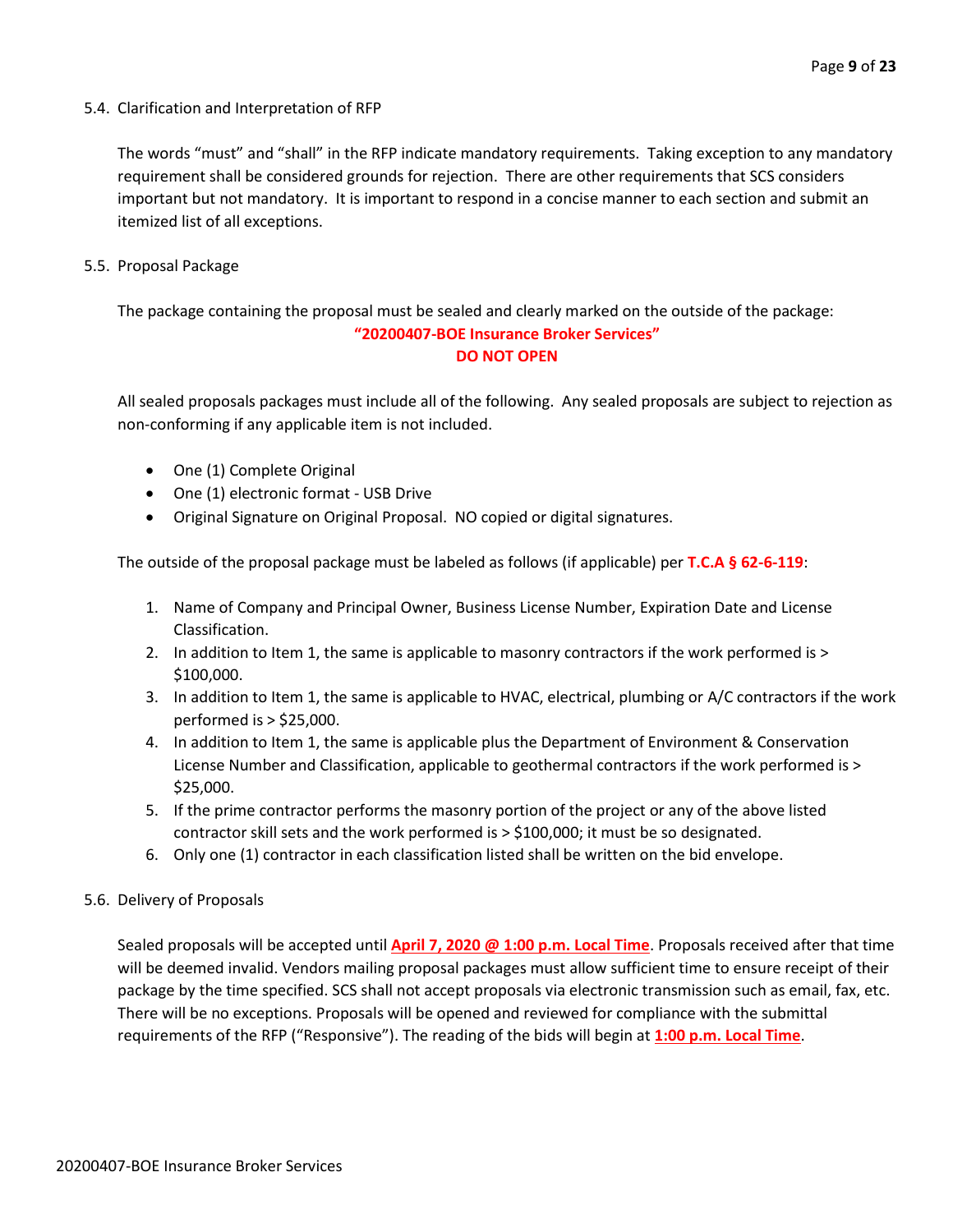Due to the nature of deliveries to the SCS Support Services Facility by carriers such as UPS, FedEx and such like; the proposal package will be accepted if the date and time on the delivery confirmation are indicated to be on or before the Proposal Deadline.

Delivery Address: Sumner County Board of Education Attn: Purchasing Supervisor 1500 Airport Road Gallatin, TN 37066

## 5.7. Evaluation of Proposals

The SCS Purchasing Supervisor will first examine the proposals to reject those that are clearly non-responsive to the stated requirements. Proposers who are determined to be non-responsive will be notified of this determination.

The evaluation process will include the following factors as described in the Scope of Work:

- Experience and Qualifications
- Services Offered
- Compensation

|                                    | Weight<br>(points) |
|------------------------------------|--------------------|
| <b>Experience / Qualifications</b> | 30                 |
| <b>Services Offered</b>            | 20                 |
| Compensation                       | 50                 |
| <b>TOTAL</b>                       | 100                |

#### 5.8. Request for Clarification of Proposals

Requests for clarification of proposals shall be distributed by the Purchasing Supervisor in writing (or email).

#### 5.9. Protests

In the event that any interested party finds any part of the listed specifications, terms or conditions to be discrepant, incomplete or otherwise questionable in any respect; it shall be the responsibility of the concerned party to notify the SCS Purchasing Office of such matters immediately upon receipt of the RFP. All notifications must be sent to the Purchasing Supervisor via email at [purchasing@sumnerschools.org.](mailto:purchasing@sumnerschools.org)

Any actual or prospective Proposer who is aggrieved in connection with the RFP or award of a contract may protest to the Purchasing Supervisor and/or the Sumner County Board of Education at its regularly scheduled meeting.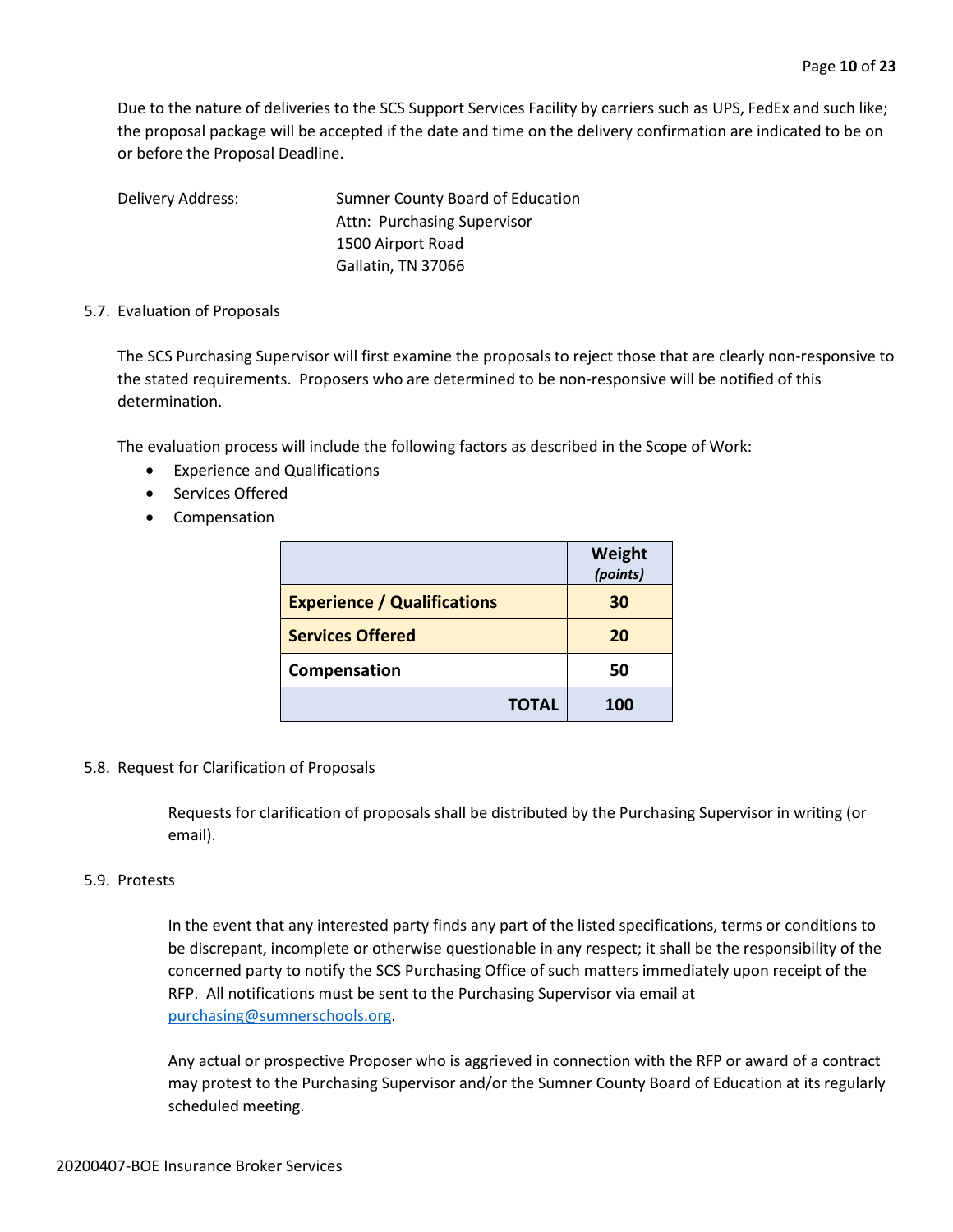#### **ATTACHMENT 6.1 - Contact Information**

| <b>Company Legal Name:</b>                 |          |
|--------------------------------------------|----------|
| <b>Company Official Address:</b>           |          |
|                                            |          |
| Company Web Site (URL):                    |          |
|                                            |          |
|                                            |          |
| Contact Person for project administration: |          |
|                                            |          |
|                                            |          |
|                                            |          |
|                                            | (office) |
|                                            |          |
|                                            | (mobile) |
|                                            |          |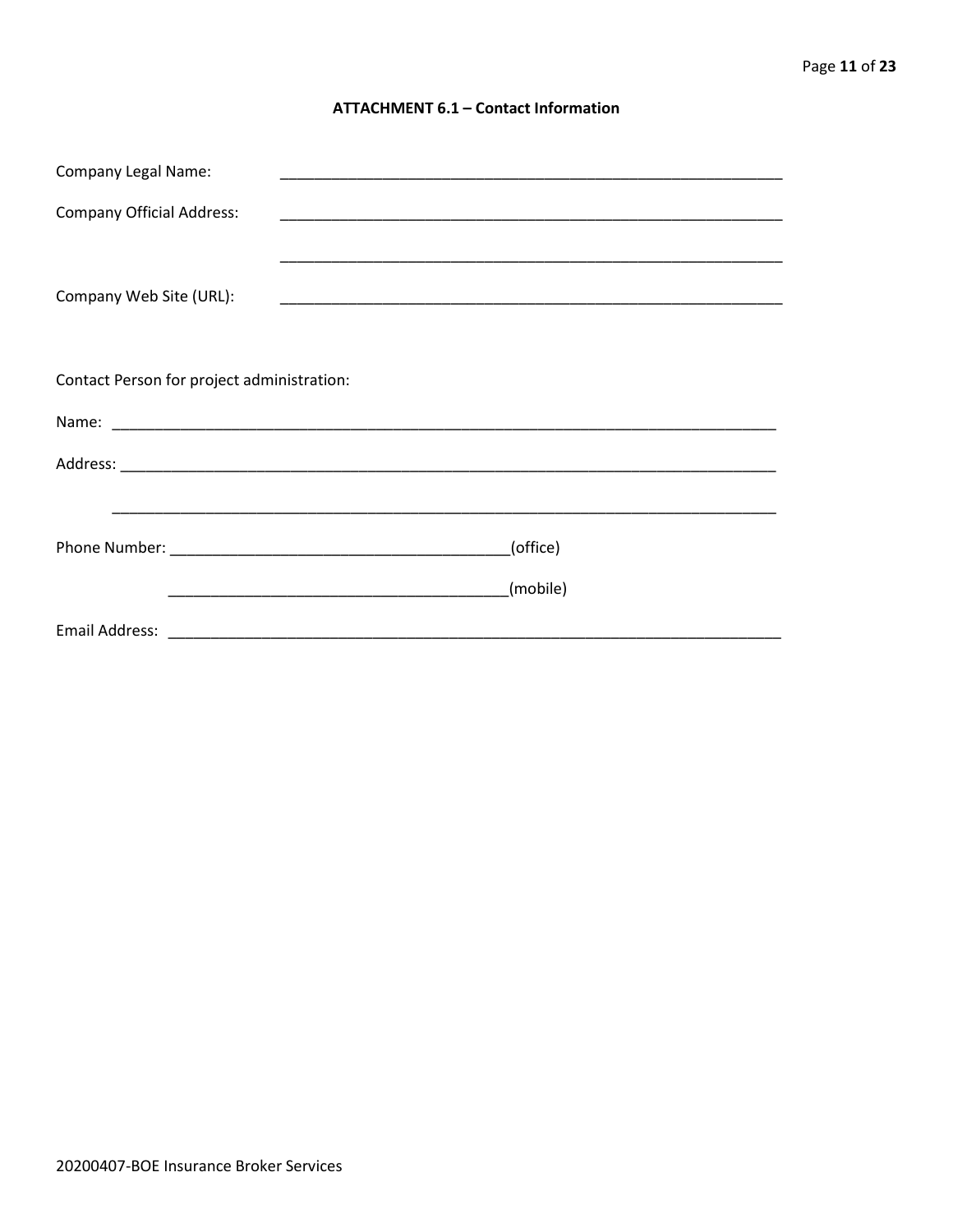

Attn: Purchasing Supervisor 1500 Airport Road Gallatin, TN 37066

# **ATTACHMENT 6.2 – Bid Form/Certification**

Date

# **Commission/Consulting Fee**

| YEAR <sub>1</sub> |  |
|-------------------|--|
| <b>YEAR 2</b>     |  |
| YEAR <sub>3</sub> |  |
| YEAR 4            |  |
| <b>YEAR 5</b>     |  |

By checking this box, Proposer agrees that SCS reserves the right to extend the terms, conditions and prices of this contract to other Institutions (such as State, Local and/or Public Agencies) who express an interest in participating in any contract that results from this RFP. Each of the piggyback Institutions will issue their own purchasing documents for the goods/service. Proposer agrees that SCS shall bear no responsibility or liability for any agreements between Proposer and the other Institution(s) who desire to exercise this option.

| (street) | (city, state, zip) |
|----------|--------------------|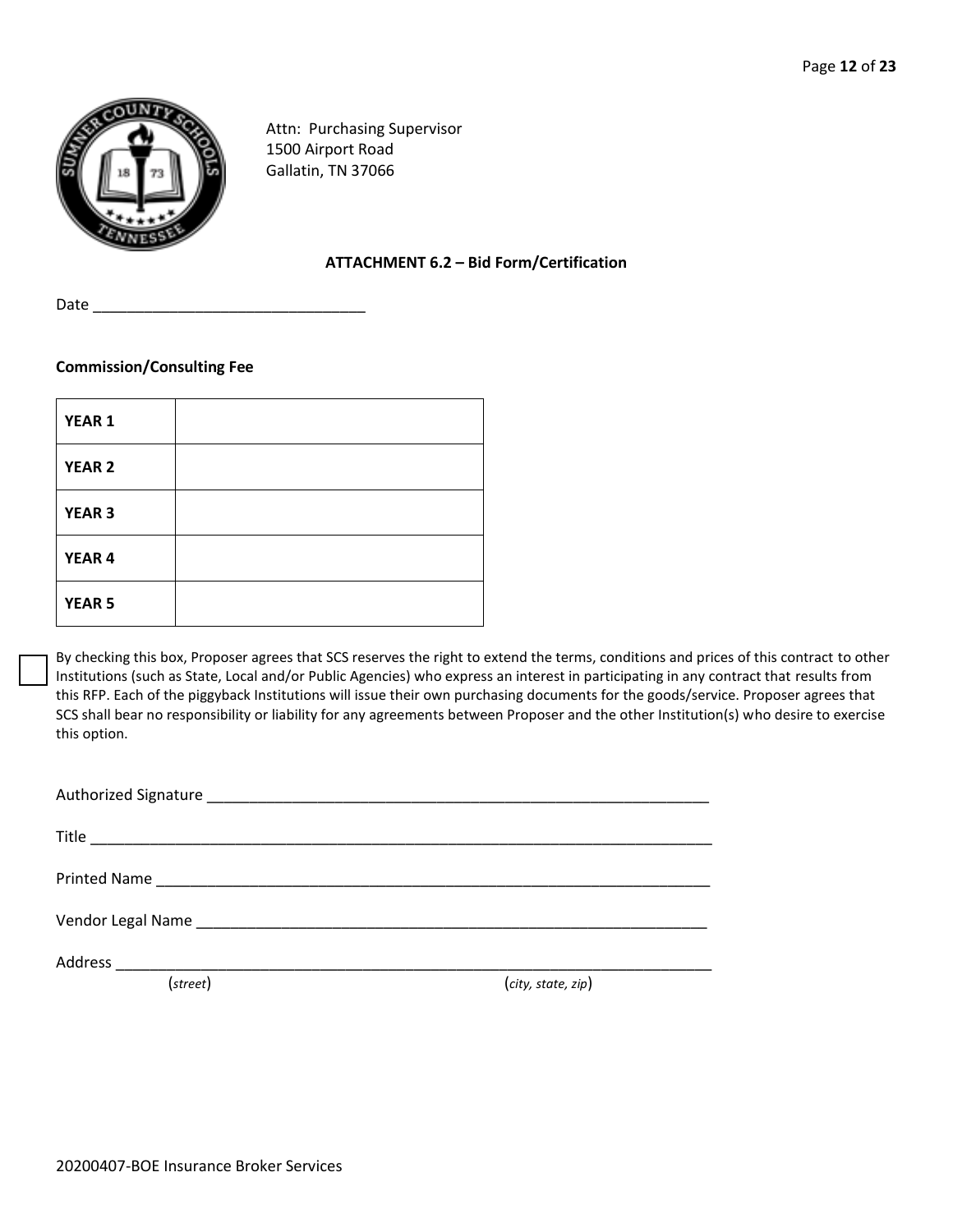# **ATTACHMENT 6.3 - References**

| 1. |                                    |  |
|----|------------------------------------|--|
|    |                                    |  |
|    |                                    |  |
|    |                                    |  |
|    |                                    |  |
|    |                                    |  |
| 2. |                                    |  |
|    |                                    |  |
|    |                                    |  |
|    |                                    |  |
|    |                                    |  |
|    |                                    |  |
| 3. |                                    |  |
|    |                                    |  |
|    |                                    |  |
|    |                                    |  |
|    |                                    |  |
|    |                                    |  |
|    | 4. Project Name/Location: ________ |  |
|    |                                    |  |
|    |                                    |  |
|    |                                    |  |
|    |                                    |  |

\*Proposers may copy this page and submit additional references.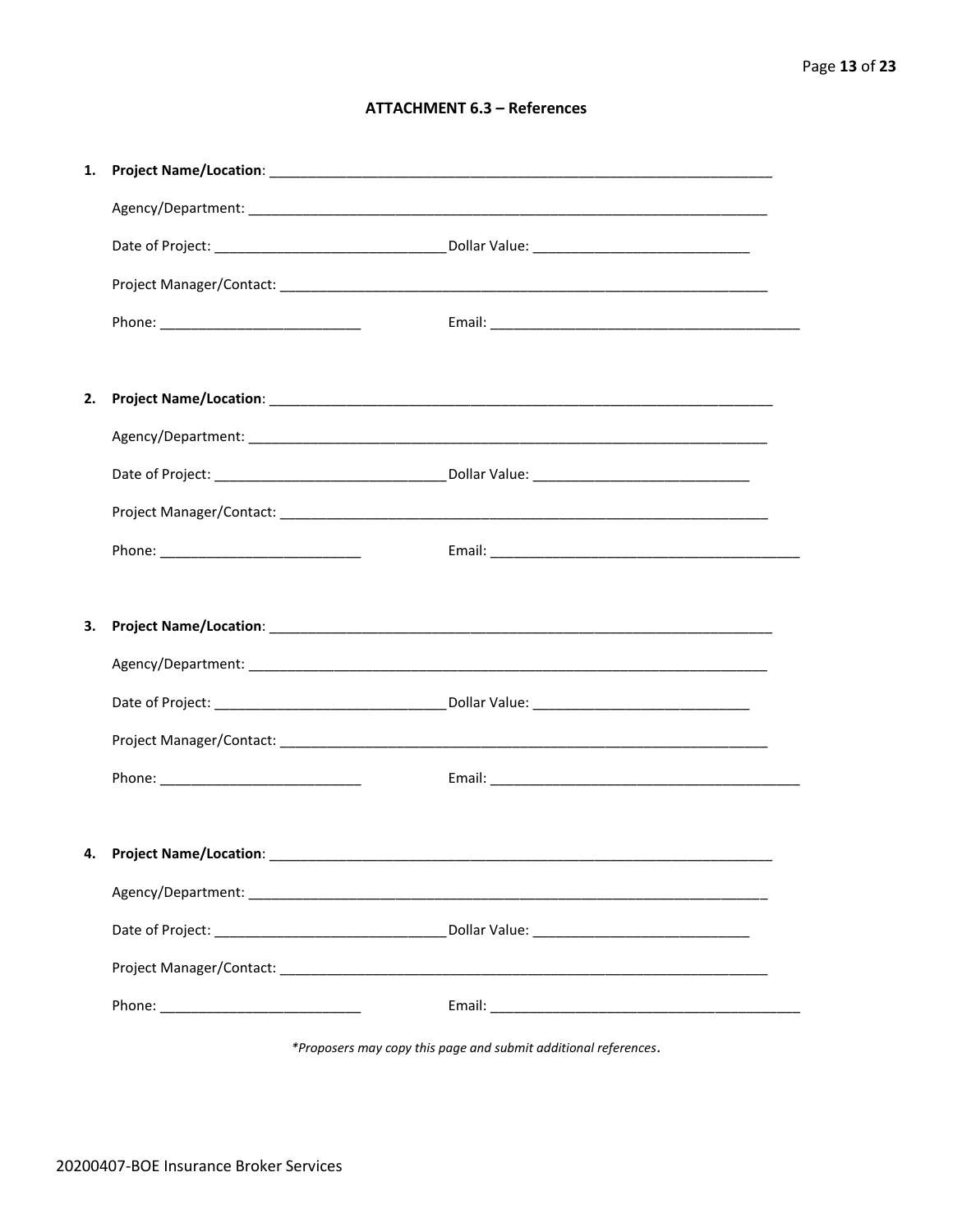## **ATTACHMENT 6.4 – Certification Regarding Debarment or Suspension**

The prospective participant certifies, to the best of its knowledge and belief, that it and its principals:

- Are not presently debarred, suspended, proposed for debarment, declared ineligible or voluntarily excluded from participation in transactions under federal non-procurement programs by any federal department or agency;
- Have not, within the three-year period preceding the proposal, had one or more public transactions (federal, state or local) terminated for cause or default; and
- Are not presently indicated or otherwise criminally or civilly charged by a government entity (federal, state or local) and have not, within the three-year period preceding the bid, been convicted or had a civil judgement rendered against it:
	- $\circ$  For the commission of fraud or a criminal offense in connection with obtaining, attempting to obtain or performing a public transaction (federal, state or local) or a procurement contract under such a public transaction;
	- $\circ$  For the violation of federal or state antitrust statutes, including those proscribing price fixing between competitors, the allocation of customers between competitors, or bid rigging; or
	- $\circ$  For the commission of embezzlement, theft, forgery, bribery, falsification or destruction of records, making false statements, or receiving stolen property.

\_\_\_\_\_\_\_\_\_\_\_\_\_\_\_\_\_\_\_\_\_\_\_\_\_\_\_\_\_\_\_\_\_\_\_\_\_\_\_\_\_\_\_\_\_\_\_\_\_\_\_\_

I understand that a false statement on this certification may be grounds for the rejection of this proposal or the termination of the award. In addition, under 18 U.S.C. 1001, a false statement may result in a fine of up to \$10,000 or imprisonment for up to five years, or both.

Name of Participating Agency: \_\_\_\_\_\_\_\_\_\_\_\_\_\_\_\_\_\_\_\_\_\_\_\_\_\_\_\_\_\_\_\_\_\_\_\_\_\_\_\_\_\_\_\_\_\_\_\_\_\_\_\_\_\_\_\_\_\_\_\_

Name and Title of Authorized Representative: \_\_\_\_\_\_\_\_\_\_\_\_\_\_\_\_\_\_\_\_\_\_\_\_\_\_\_\_\_\_\_\_\_\_\_

Signature of Authorized Representative: \_\_\_\_\_\_\_\_\_\_\_\_\_\_\_\_\_\_\_\_\_\_\_\_\_\_\_\_\_\_\_\_\_\_\_\_\_\_\_\_\_\_\_\_\_\_\_\_\_\_\_\_

Date: \_\_\_\_\_\_\_\_\_\_\_\_\_\_\_\_\_\_\_\_\_\_\_\_\_\_\_\_

\_\_\_\_ I am unable to certify to the above statement. Attached is my explanation.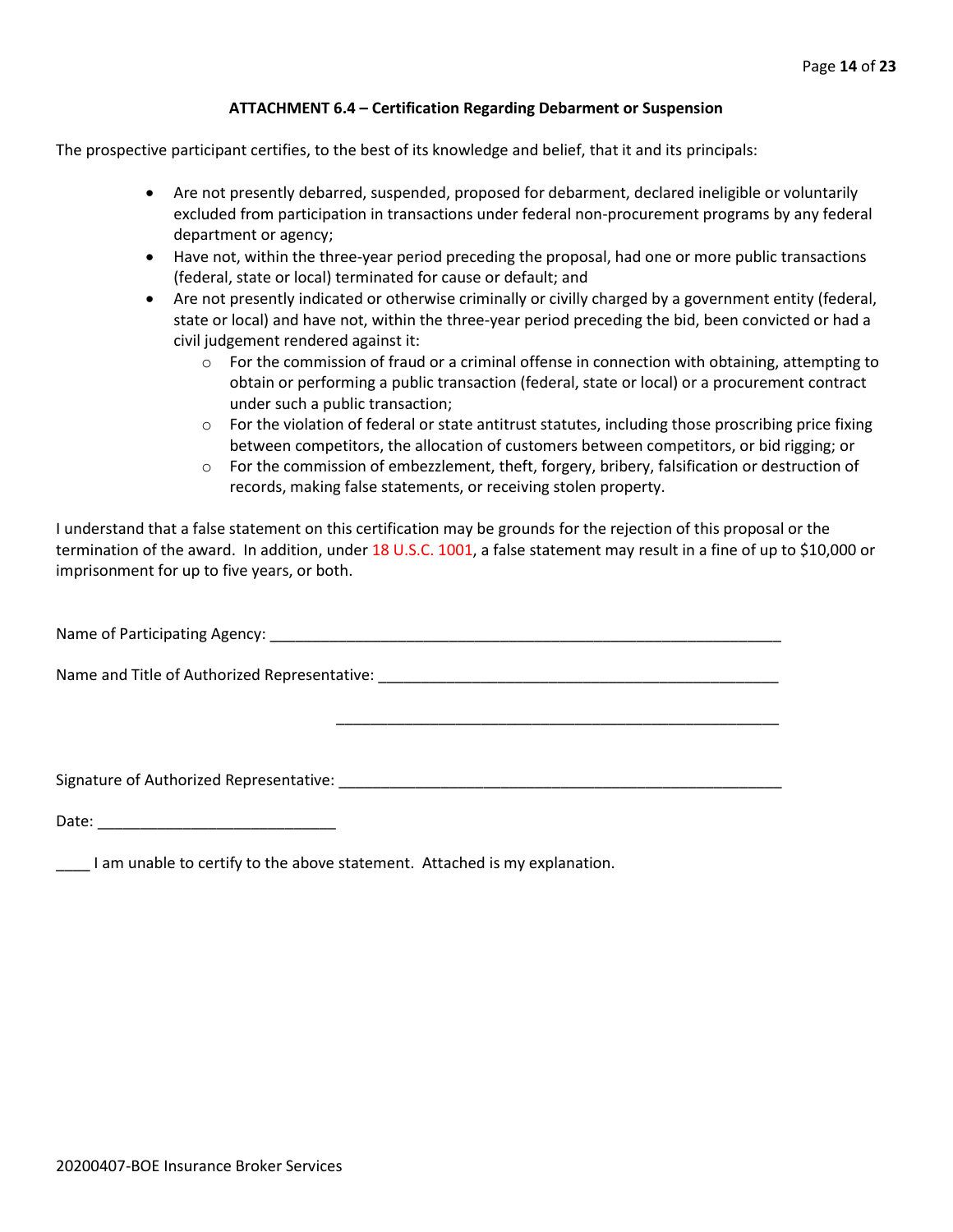## **ATTACHMENT 6.5 – Condition of Submitting Proposal**

The undersigned Proposer has carefully examined all instructions, requirements, specifications, terms and conditions of the RFP and certifies:

- It is a reputable company regularly engaged in providing goods and/or services necessary to meet the requirements, specifications, terms and conditions of the RFP.
- All statements, information and representations prepared and submitted in response to the RFP are current, complete, true and accurate. Proposer acknowledges that the Sumner County Board of Education (SCS) will rely on such statements, information and representations in selecting the successful proposer(s).
- That the prices quoted shall be SCSs pricing for the products and/or service.
- It shall be bound by all statements, representations, warranties and guarantees made in its proposal.
- Proposer acknowledges that the contract may be canceled if any conflict of interest or appearance of a conflict of interest is discovered by SCS, in its sole discretion.
- All purchase orders must be duly authorized and executed by SCS and subject to the terms and conditions of the RFP.

| ADDRESS: |                                                     |
|----------|-----------------------------------------------------|
|          |                                                     |
| PHONE:   | (office)<br><u> 1990 - Johann Barbara, martin a</u> |
|          | (mobile)                                            |
| EMAIL:   |                                                     |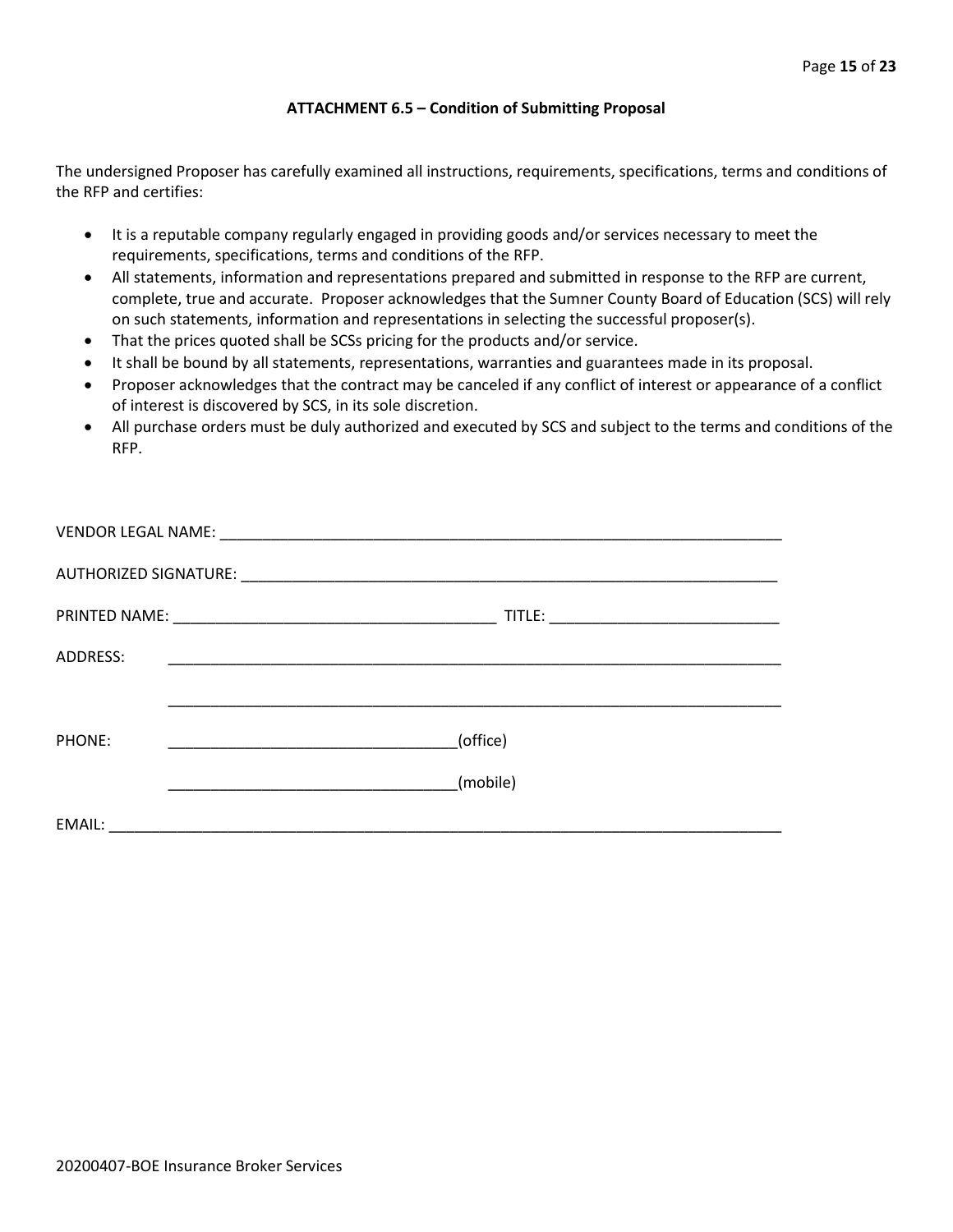#### **ATTACHMENT 6.6 – Statement of Non-Collusion**

The undersigned affirms that they are duly authorized to execute this contract, that this company, corporation, firm, partnership or individual has not prepared this proposal in collusion with any other respondent, and that the contents of this proposal as to prices, terms or conditions of said proposal have not been communicated by the undersigned nor by any employee or agent to any other person engaged in this type of business prior to the official opening of this proposal.

| Address: |          |  |  |  |  |
|----------|----------|--|--|--|--|
|          | (office) |  |  |  |  |
|          | (mobile) |  |  |  |  |
|          |          |  |  |  |  |
|          |          |  |  |  |  |
|          |          |  |  |  |  |
|          |          |  |  |  |  |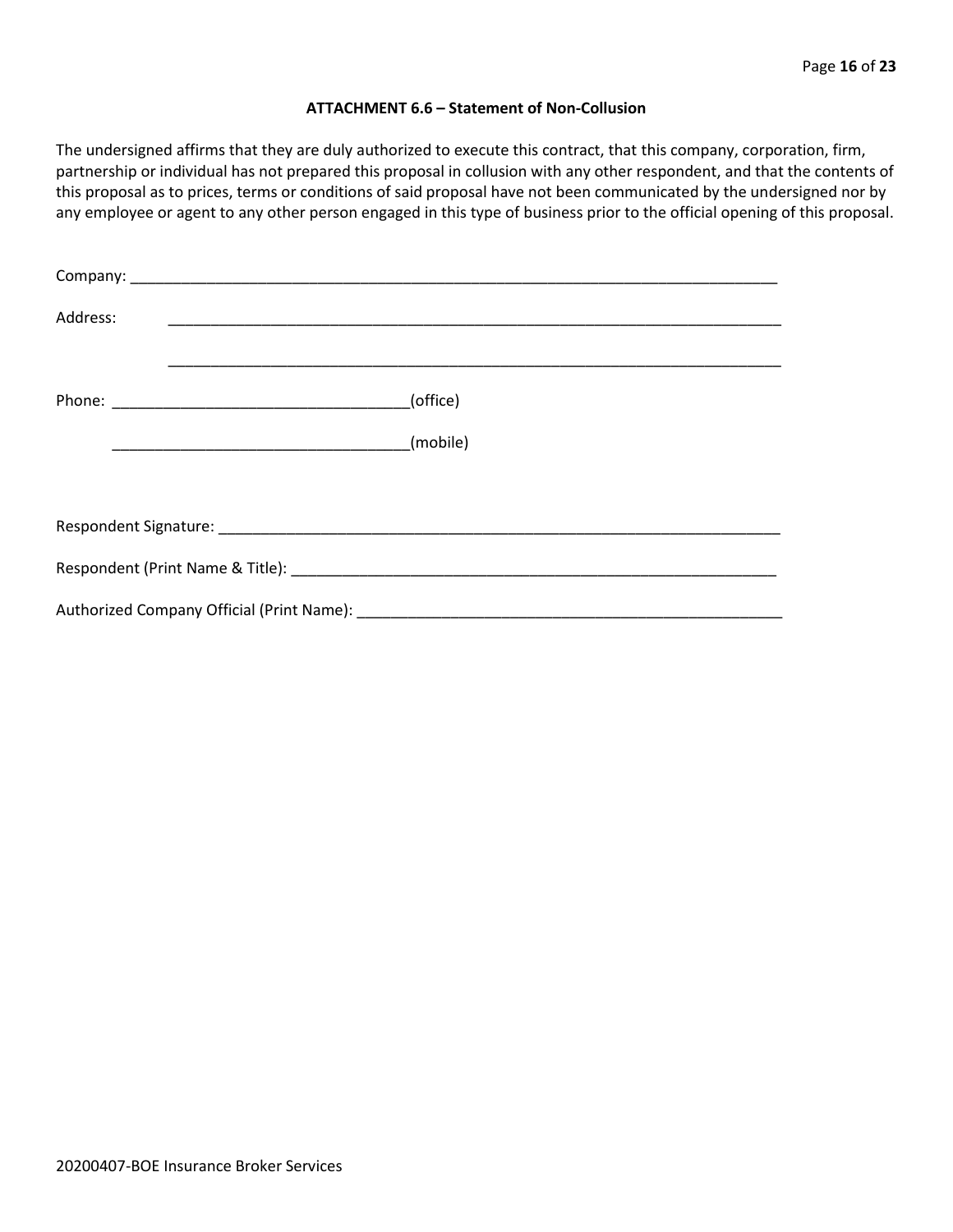## **ATTACHMENT 6.7 – Attestation Re Personnel**

# **ATTESTATION RE PERSONNEL USED IN CONTRACT PERFORMANCE**

| CONTRACTOR LEGAL ENTITY NAME:                                          |  |
|------------------------------------------------------------------------|--|
| FEDERAL EMPLOYER IDENTIFICATION NUMBER:<br>(or Social Security Number) |  |

**The Contractor, identified above, does hereby attest, certify, warrant and assure that the Contractor shall not knowingly utilize the services of an illegal immigrant in the performance of this Contract and shall not knowingly utilize the services of any subcontractor who will utilize the services of an illegal immigrant in the performance of this Contract, T.C.A. § 12-3-309.**

SIGNATURE & DATE:

*NOTICE: This attestation MUST be signed by an individual empowered to contractually bind the Contractor.*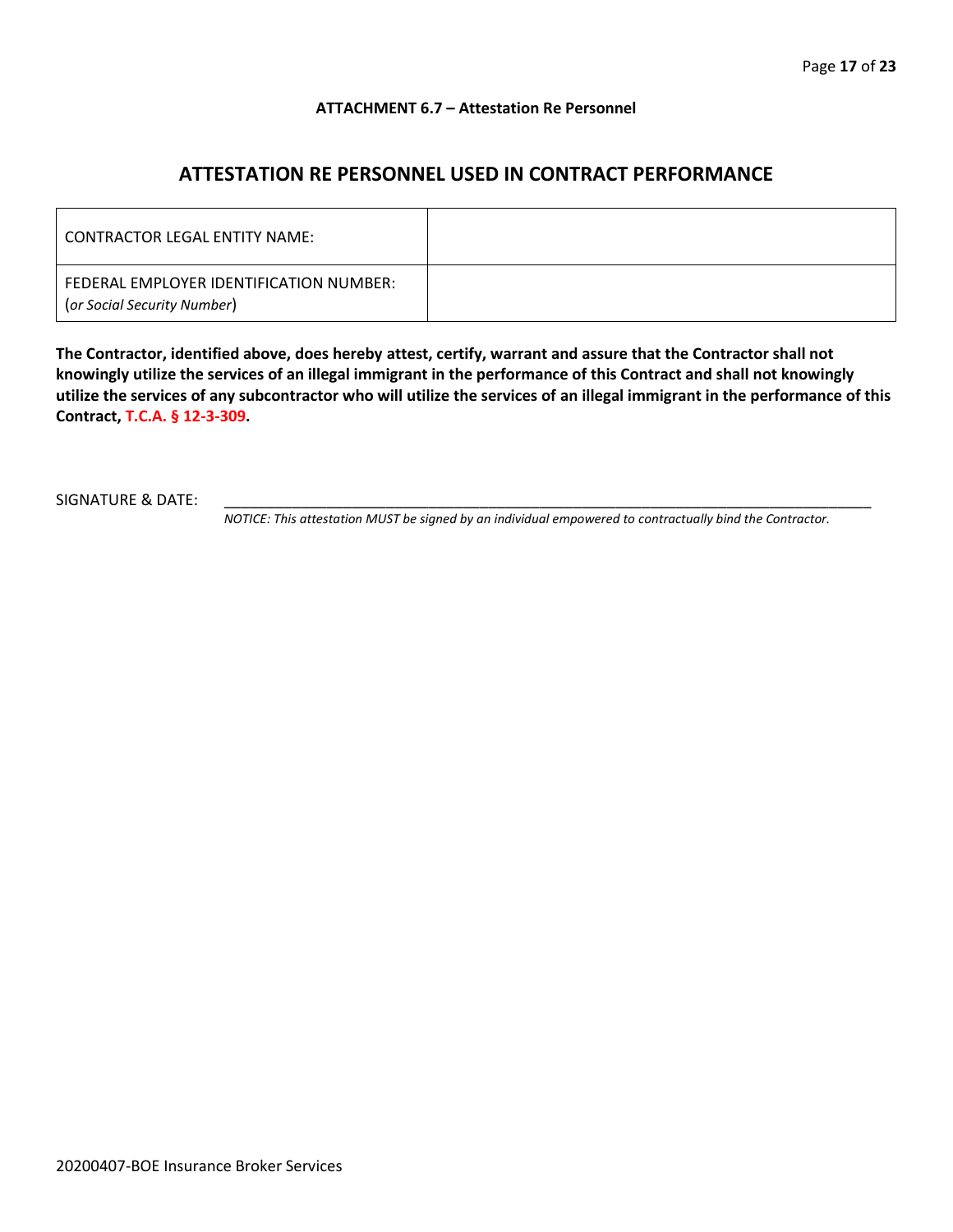#### **ATTACHMENT 6.8 – Drug Free Workplace Affidavit**

The Sumner County Board of Education is committed to maintaining a safe and productive work environment for its employees and to providing high quality service to its citizens. The goal of this policy is for Sumner County Board of Education employees and contractors to remain, or become and remain, drug-free. Abuse and dependency on alcohol and/or drugs can seriously affect the health of employees, contractors and citizens, jeopardize personal safety, impact the safety of others and impair job performance.

STATE OF

**COUNTY OF** \_\_\_\_\_\_\_\_\_\_\_\_\_\_\_\_\_\_\_\_\_\_\_\_\_\_\_\_\_\_\_\_\_

The undersigned, principal officer of

an employer of five (5) or more employees contracting with Sumner County Board of Education to provide goods or services, hereby states under oath as follows:

- 1. The undersigned is a principal officer of (hereinafter referred to as the "Company") and is duly authorized to execute this Affidavit on behalf of the Company.
- 2. The Company submits this Affidavit pursuant to **T.C.A. § 50-9-113**, which requires each employer with no less than five (5) employees receiving pay who contracts with the state and any local government to provide contracted services to submit an affidavit stating that such employer has a drug-free workplace program that complies with Title 50, Chapter 9 of the *Tennessee Code Annotated*.
- 3. The Company is in compliance with **T.C.A. § 50-9-113** and all applicable Federal Laws, Rules and Regulations requiring a drug-free workplace program.

Further affiant saith not.

| <b>Principal Officer:</b> |  |
|---------------------------|--|
|                           |  |
| <b>STATE OF</b>           |  |

**COUNTY OF** \_\_\_\_\_\_\_\_\_\_\_\_\_\_\_\_\_\_\_\_\_\_\_\_\_\_\_\_\_\_\_\_\_\_

Before me personally appeared \_\_\_\_\_\_\_\_\_\_\_\_\_\_\_\_\_\_\_\_\_\_\_\_\_\_\_\_\_\_\_\_\_\_\_\_\_\_\_\_\_\_\_\_\_\_\_\_\_\_\_\_\_\_\_\_\_\_\_\_\_\_, with whom I am personally acquainted (or proved to me on the basis of satisfactory evidence) and who acknowledged that such person executed the foregoing affidavit for the purposes therein contained.

Witness my hand and seal at office this \_\_\_\_\_\_\_\_\_\_\_\_\_ day of \_\_\_\_\_\_\_\_\_\_\_\_\_\_\_\_\_\_\_\_, 20\_\_\_\_.

\_\_\_\_\_\_\_\_\_\_\_\_\_\_\_\_\_\_\_\_\_\_\_\_\_\_\_\_\_\_\_\_\_\_\_\_\_\_\_\_\_\_\_\_\_\_\_\_ Notary Public

My commission expires: \_\_\_\_\_\_\_\_\_\_\_\_\_\_\_\_\_\_\_\_\_\_\_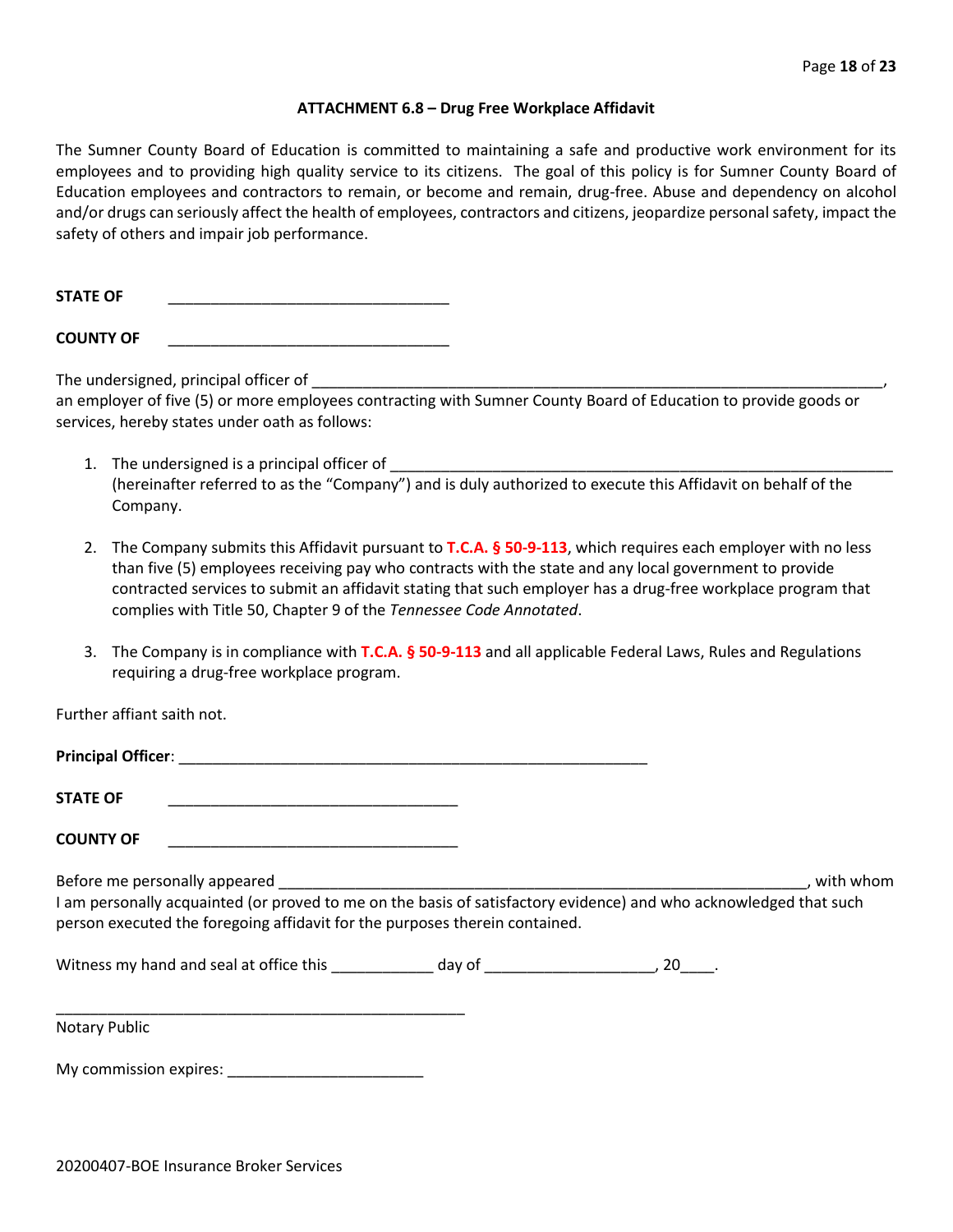#### **ATTACHMENT 6.9 – W9**

|                                                                                                                                                                                                                                                                                                                                                                                                                                                                                                             | <b>Request for Taxpayer</b><br><b>Identification Number and Certification</b><br>(Rev. December 2014)<br>Department of the Treasury<br>Internal Revenue Service<br>1 Name (as shown on your income tax return). Name is required on this line; do not leave this line blank.                                                                                                                                                                                           |                                                                                                                                                                                                                                                                                                                                                                                                                                                                                                                                                                                                                               |                                                                                                                                                                                                               |                            |    |  |                                       |                                                                                                                                                                         | Give Form to the<br>requester. Do not<br>send to the IRS. |  |  |  |  |  |
|-------------------------------------------------------------------------------------------------------------------------------------------------------------------------------------------------------------------------------------------------------------------------------------------------------------------------------------------------------------------------------------------------------------------------------------------------------------------------------------------------------------|------------------------------------------------------------------------------------------------------------------------------------------------------------------------------------------------------------------------------------------------------------------------------------------------------------------------------------------------------------------------------------------------------------------------------------------------------------------------|-------------------------------------------------------------------------------------------------------------------------------------------------------------------------------------------------------------------------------------------------------------------------------------------------------------------------------------------------------------------------------------------------------------------------------------------------------------------------------------------------------------------------------------------------------------------------------------------------------------------------------|---------------------------------------------------------------------------------------------------------------------------------------------------------------------------------------------------------------|----------------------------|----|--|---------------------------------------|-------------------------------------------------------------------------------------------------------------------------------------------------------------------------|-----------------------------------------------------------|--|--|--|--|--|
| N<br>page                                                                                                                                                                                                                                                                                                                                                                                                                                                                                                   | 2 Business name/disregarded entity name, if different from above                                                                                                                                                                                                                                                                                                                                                                                                       |                                                                                                                                                                                                                                                                                                                                                                                                                                                                                                                                                                                                                               |                                                                                                                                                                                                               |                            |    |  |                                       |                                                                                                                                                                         |                                                           |  |  |  |  |  |
| Specific Instructions on<br>Print or type                                                                                                                                                                                                                                                                                                                                                                                                                                                                   | 3 Check appropriate box for federal tax classification; check only one of the following seven boxes:<br>S Corporation Partnership<br>$\Box$ C Corporation<br>Trust/estate<br>Individual/sole proprietor or<br>single-member LLC<br>Limited liability company. Enter the tax classification (C=C corporation, S=S corporation, P=partnership) ▶<br>Note. For a single-member LLC that is disregarded, do not check LLC; check the appropriate box in the line above for |                                                                                                                                                                                                                                                                                                                                                                                                                                                                                                                                                                                                                               |                                                                                                                                                                                                               |                            |    |  |                                       | 4 Exemptions (codes apply only to<br>certain entities, not individuals; see<br>instructions on page 3):<br>Exempt payee code (if any)<br>Exemption from FATCA reporting |                                                           |  |  |  |  |  |
|                                                                                                                                                                                                                                                                                                                                                                                                                                                                                                             |                                                                                                                                                                                                                                                                                                                                                                                                                                                                        | the tax classification of the single-member owner.<br>Other (see instructions)                                                                                                                                                                                                                                                                                                                                                                                                                                                                                                                                                |                                                                                                                                                                                                               |                            |    |  |                                       | code (if any)<br>(Applies to accounts maintained outside the U.S.)                                                                                                      |                                                           |  |  |  |  |  |
|                                                                                                                                                                                                                                                                                                                                                                                                                                                                                                             | 6 City, state, and ZIP code                                                                                                                                                                                                                                                                                                                                                                                                                                            | 5 Address (number, street, and apt. or suite no.)                                                                                                                                                                                                                                                                                                                                                                                                                                                                                                                                                                             | Requester's name and address (optional)                                                                                                                                                                       |                            |    |  |                                       |                                                                                                                                                                         |                                                           |  |  |  |  |  |
| See<br>7 List account number(s) here (optional)                                                                                                                                                                                                                                                                                                                                                                                                                                                             |                                                                                                                                                                                                                                                                                                                                                                                                                                                                        |                                                                                                                                                                                                                                                                                                                                                                                                                                                                                                                                                                                                                               |                                                                                                                                                                                                               |                            |    |  |                                       |                                                                                                                                                                         |                                                           |  |  |  |  |  |
| Part I                                                                                                                                                                                                                                                                                                                                                                                                                                                                                                      |                                                                                                                                                                                                                                                                                                                                                                                                                                                                        | <b>Taxpayer Identification Number (TIN)</b>                                                                                                                                                                                                                                                                                                                                                                                                                                                                                                                                                                                   |                                                                                                                                                                                                               |                            |    |  |                                       |                                                                                                                                                                         |                                                           |  |  |  |  |  |
|                                                                                                                                                                                                                                                                                                                                                                                                                                                                                                             |                                                                                                                                                                                                                                                                                                                                                                                                                                                                        | Enter your TIN in the appropriate box. The TIN provided must match the name given on line 1 to avoid                                                                                                                                                                                                                                                                                                                                                                                                                                                                                                                          |                                                                                                                                                                                                               |                            |    |  | Social security number                |                                                                                                                                                                         |                                                           |  |  |  |  |  |
| backup withholding. For individuals, this is generally your social security number (SSN). However, for a<br>resident alien, sole proprietor, or disregarded entity, see the Part I instructions on page 3. For other<br>entities, it is your employer identification number (EIN). If you do not have a number, see How to get a                                                                                                                                                                            |                                                                                                                                                                                                                                                                                                                                                                                                                                                                        |                                                                                                                                                                                                                                                                                                                                                                                                                                                                                                                                                                                                                               |                                                                                                                                                                                                               |                            |    |  |                                       |                                                                                                                                                                         |                                                           |  |  |  |  |  |
|                                                                                                                                                                                                                                                                                                                                                                                                                                                                                                             | TIN on page 3.                                                                                                                                                                                                                                                                                                                                                                                                                                                         |                                                                                                                                                                                                                                                                                                                                                                                                                                                                                                                                                                                                                               |                                                                                                                                                                                                               |                            | or |  | <b>Employer identification number</b> |                                                                                                                                                                         |                                                           |  |  |  |  |  |
| Note. If the account is in more than one name, see the instructions for line 1 and the chart on page 4 for<br>quidelines on whose number to enter.                                                                                                                                                                                                                                                                                                                                                          |                                                                                                                                                                                                                                                                                                                                                                                                                                                                        |                                                                                                                                                                                                                                                                                                                                                                                                                                                                                                                                                                                                                               |                                                                                                                                                                                                               | -                          |    |  |                                       |                                                                                                                                                                         |                                                           |  |  |  |  |  |
| Part II                                                                                                                                                                                                                                                                                                                                                                                                                                                                                                     | <b>Certification</b>                                                                                                                                                                                                                                                                                                                                                                                                                                                   |                                                                                                                                                                                                                                                                                                                                                                                                                                                                                                                                                                                                                               |                                                                                                                                                                                                               |                            |    |  |                                       |                                                                                                                                                                         |                                                           |  |  |  |  |  |
|                                                                                                                                                                                                                                                                                                                                                                                                                                                                                                             | Under penalties of perjury, I certify that:                                                                                                                                                                                                                                                                                                                                                                                                                            |                                                                                                                                                                                                                                                                                                                                                                                                                                                                                                                                                                                                                               |                                                                                                                                                                                                               |                            |    |  |                                       |                                                                                                                                                                         |                                                           |  |  |  |  |  |
| 1. The number shown on this form is my correct taxpayer identification number (or I am waiting for a number to be issued to me); and<br>2. I am not subject to backup withholding because: (a) I am exempt from backup withholding, or (b) I have not been notified by the Internal Revenue<br>Service (IRS) that I am subject to backup withholding as a result of a failure to report all interest or dividends, or (c) the IRS has notified me that I am<br>no longer subject to backup withholding; and |                                                                                                                                                                                                                                                                                                                                                                                                                                                                        |                                                                                                                                                                                                                                                                                                                                                                                                                                                                                                                                                                                                                               |                                                                                                                                                                                                               |                            |    |  |                                       |                                                                                                                                                                         |                                                           |  |  |  |  |  |
|                                                                                                                                                                                                                                                                                                                                                                                                                                                                                                             |                                                                                                                                                                                                                                                                                                                                                                                                                                                                        | 3. I am a U.S. citizen or other U.S. person (defined below); and                                                                                                                                                                                                                                                                                                                                                                                                                                                                                                                                                              |                                                                                                                                                                                                               |                            |    |  |                                       |                                                                                                                                                                         |                                                           |  |  |  |  |  |
|                                                                                                                                                                                                                                                                                                                                                                                                                                                                                                             |                                                                                                                                                                                                                                                                                                                                                                                                                                                                        | 4. The FATCA code(s) entered on this form (if any) indicating that I am exempt from FATCA reporting is correct.                                                                                                                                                                                                                                                                                                                                                                                                                                                                                                               |                                                                                                                                                                                                               |                            |    |  |                                       |                                                                                                                                                                         |                                                           |  |  |  |  |  |
|                                                                                                                                                                                                                                                                                                                                                                                                                                                                                                             | instructions on page 3.                                                                                                                                                                                                                                                                                                                                                                                                                                                | Certification instructions. You must cross out item 2 above if you have been notified by the IRS that you are currently subject to backup withholding<br>because you have failed to report all interest and dividends on your tax return. For real estate transactions, item 2 does not apply. For mortgage<br>interest paid, acquisition or abandonment of secured property, cancellation of debt, contributions to an individual retirement arrangement (IRA), and<br>generally, payments other than interest and dividends, you are not required to sign the certification, but you must provide your correct TIN. See the |                                                                                                                                                                                                               |                            |    |  |                                       |                                                                                                                                                                         |                                                           |  |  |  |  |  |
| Sign<br>Here                                                                                                                                                                                                                                                                                                                                                                                                                                                                                                | Signature of<br>U.S. person $\blacktriangleright$                                                                                                                                                                                                                                                                                                                                                                                                                      |                                                                                                                                                                                                                                                                                                                                                                                                                                                                                                                                                                                                                               |                                                                                                                                                                                                               | Date $\blacktriangleright$ |    |  |                                       |                                                                                                                                                                         |                                                           |  |  |  |  |  |
|                                                                                                                                                                                                                                                                                                                                                                                                                                                                                                             | <b>General Instructions</b>                                                                                                                                                                                                                                                                                                                                                                                                                                            |                                                                                                                                                                                                                                                                                                                                                                                                                                                                                                                                                                                                                               | · Form 1098 (home mortgage interest), 1098-E (student loan interest), 1098-T<br>(tuition)                                                                                                                     |                            |    |  |                                       |                                                                                                                                                                         |                                                           |  |  |  |  |  |
| Section references are to the Internal Revenue Code unless otherwise noted.                                                                                                                                                                                                                                                                                                                                                                                                                                 |                                                                                                                                                                                                                                                                                                                                                                                                                                                                        |                                                                                                                                                                                                                                                                                                                                                                                                                                                                                                                                                                                                                               | · Form 1099-C (canceled debt)                                                                                                                                                                                 |                            |    |  |                                       |                                                                                                                                                                         |                                                           |  |  |  |  |  |
|                                                                                                                                                                                                                                                                                                                                                                                                                                                                                                             |                                                                                                                                                                                                                                                                                                                                                                                                                                                                        | Future developments. Information about developments affecting Form W-9 (such<br>as legislation enacted after we release it) is at www.irs.gov/fw9.                                                                                                                                                                                                                                                                                                                                                                                                                                                                            | . Form 1099-A (acquisition or abandonment of secured property)                                                                                                                                                |                            |    |  |                                       |                                                                                                                                                                         |                                                           |  |  |  |  |  |
| <b>Purpose of Form</b>                                                                                                                                                                                                                                                                                                                                                                                                                                                                                      |                                                                                                                                                                                                                                                                                                                                                                                                                                                                        |                                                                                                                                                                                                                                                                                                                                                                                                                                                                                                                                                                                                                               | Use Form W-9 only if you are a U.S. person (including a resident alien), to<br>provide your correct TIN.                                                                                                      |                            |    |  |                                       |                                                                                                                                                                         |                                                           |  |  |  |  |  |
| If you do not return Form W-9 to the requester with a TIN, you might be subject<br>An individual or entity (Form W-9 requester) who is required to file an information<br>to backup withholding. See What is backup withholding? on page 2.<br>return with the IRS must obtain your correct taxpayer identification number (TIN)                                                                                                                                                                            |                                                                                                                                                                                                                                                                                                                                                                                                                                                                        |                                                                                                                                                                                                                                                                                                                                                                                                                                                                                                                                                                                                                               |                                                                                                                                                                                                               |                            |    |  |                                       |                                                                                                                                                                         |                                                           |  |  |  |  |  |
| which may be your social security number (SSN), individual taxpayer identification<br>number (ITIN), adoption taxpayer identification number (ATIN), or employer<br>identification number (EIN), to report on an information return the amount paid to<br>you, or other amount reportable on an information return. Examples of information                                                                                                                                                                 |                                                                                                                                                                                                                                                                                                                                                                                                                                                                        |                                                                                                                                                                                                                                                                                                                                                                                                                                                                                                                                                                                                                               | By signing the filled-out form, you:<br>1. Certify that the TIN you are giving is correct (or you are waiting for a number<br>to be issued).<br>2. Certify that you are not subject to backup withholding, or |                            |    |  |                                       |                                                                                                                                                                         |                                                           |  |  |  |  |  |
| returns include, but are not limited to, the following:<br>3. Claim exemption from backup withholding if you are a U.S. exempt payee. If<br>· Form 1099-INT (interest earned or paid)                                                                                                                                                                                                                                                                                                                       |                                                                                                                                                                                                                                                                                                                                                                                                                                                                        |                                                                                                                                                                                                                                                                                                                                                                                                                                                                                                                                                                                                                               |                                                                                                                                                                                                               |                            |    |  |                                       |                                                                                                                                                                         |                                                           |  |  |  |  |  |
| applicable, you are also certifying that as a U.S. person, your allocable share of<br>. Form 1099-DIV (dividends, including those from stocks or mutual funds)                                                                                                                                                                                                                                                                                                                                              |                                                                                                                                                                                                                                                                                                                                                                                                                                                                        |                                                                                                                                                                                                                                                                                                                                                                                                                                                                                                                                                                                                                               |                                                                                                                                                                                                               |                            |    |  |                                       |                                                                                                                                                                         |                                                           |  |  |  |  |  |
| any partnership income from a U.S. trade or business is not subject to the<br>* Form 1099-MISC (various types of income, prizes, awards, or gross proceeds)<br>withholding tax on foreign partners' share of effectively connected income, and                                                                                                                                                                                                                                                              |                                                                                                                                                                                                                                                                                                                                                                                                                                                                        |                                                                                                                                                                                                                                                                                                                                                                                                                                                                                                                                                                                                                               |                                                                                                                                                                                                               |                            |    |  |                                       |                                                                                                                                                                         |                                                           |  |  |  |  |  |
| . Form 1099-B (stock or mutual fund sales and certain other transactions by<br>4. Certify that FATCA code(s) entered on this form (if any) indicating that you are<br>brokers)<br>exempt from the FATCA reporting, is correct. See What is FATCA reporting? on<br>page 2 for further information.<br>· Form 1099-S (proceeds from real estate transactions)                                                                                                                                                 |                                                                                                                                                                                                                                                                                                                                                                                                                                                                        |                                                                                                                                                                                                                                                                                                                                                                                                                                                                                                                                                                                                                               |                                                                                                                                                                                                               |                            |    |  |                                       |                                                                                                                                                                         |                                                           |  |  |  |  |  |
| . Form 1099-K (merchant card and third party network transactions)                                                                                                                                                                                                                                                                                                                                                                                                                                          |                                                                                                                                                                                                                                                                                                                                                                                                                                                                        |                                                                                                                                                                                                                                                                                                                                                                                                                                                                                                                                                                                                                               |                                                                                                                                                                                                               |                            |    |  |                                       |                                                                                                                                                                         |                                                           |  |  |  |  |  |

Cat. No. 10231X

Form W-9 (Rev. 12-2014)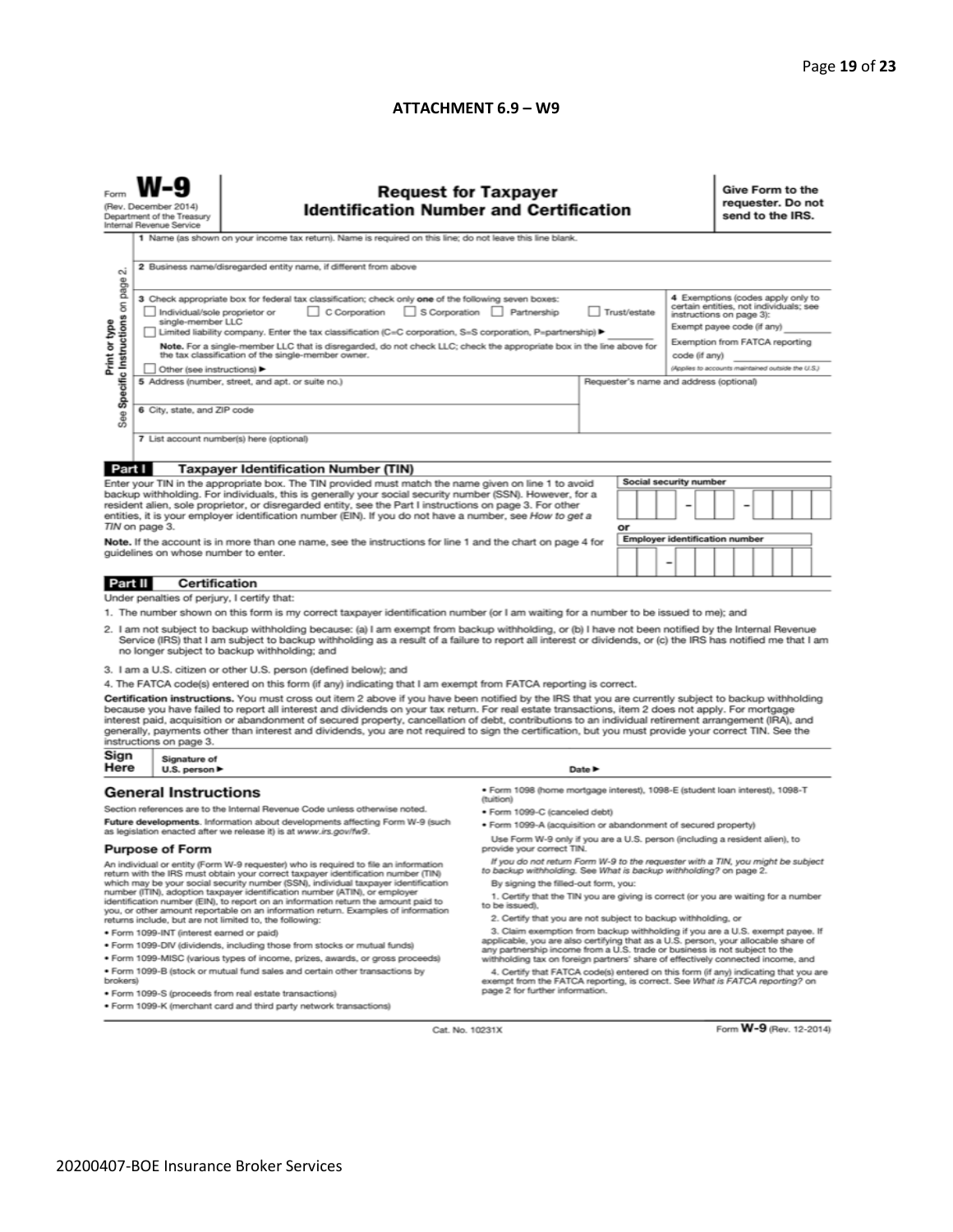# **ATTACHMENT 6.10 – Standard Terms & Conditions SUMNER COUNTY BOARD OF EDUCATION (SCS)**

#### **1. PREPARATION AND SUBMISSION OF BID.**

- **a.** Failure to examine any drawings**,** specifications, or instructions will be at the proposer's risk. Any deviation from the stated terms, conditions and specifications must be coordinated with and approved in writing by the SCS Purchasing Supervisor.
- **b.** RFP/ITB SUBMITTAL / SIGNATURE: Proposal shall give the full name and business address of the bidder. If the proposer is a corporation, the name shall be stated as it is in the corporate charter. Proposals must be signed in ink by the proposer's authorized agent. Unsigned proposals will be rejected. Proposals are to be sealed and the outside of the envelope is to reference the RFP/ITB number. The person signing the proposal must show their title, and if requested by the institution, must furnish satisfactory proof of his or her authority to bind his or her company in contract. Proposer understands that by submitting a proposal with an authorized signature, it shall constitute an offer to SCS. Proposals must be typewritten or in ink; otherwise they may not be considered. Purchase orders will be issued to the firm name appearing on the W9. Electronic submissions via email, fax, etc. shall not be accepted.
- **c.** SCS is not responsible for any costs incurred by any vendor pursuant to the RFP/ITB. The vendor shall be responsible for all costs incurred in connection with the preparation and submission of its proposal.
- **d.** All proposers must be in compliance with T.C.A. § 62-6-119 at the time of proposal submission and provide evidence of compliance with the applicable provisions of the chapter before such proposal may be considered.
- **e.** Proposals are to be received in the location designated in the RFP/ITB no later than the specified date and time. Late submissions will NOT be opened or considered.
- **f.** No erasures permitted. Errors may be crossed out and corrections printed in ink or typewritten adjacent to error and must be initialed in ink by person signing the proposal.
- **g.** Specifications: Reference to available specifications shall be sufficient to make the terms of the specifications binding on the proposer. The use of the name of a manufacturer, or any special brand or make in describing an item does not restrict the proposer to that manufacturer or specific article, unless specifically stated. Comparable products of other manufacturers will be considered if proof of compatibility is contained in the proposal. Proposers are required to notify SCSs Purchasing Supervisor whenever specifications/procedures are not perceived to be fair and open. The articles on which the proposal is submitted must be equal or superior to that specified. Informative and Descriptive Literature: The proposer must show brand or trade names of the articles proposed, when applicable. It shall be the responsibility of the proposer, including proposer's whose product is referenced, to furnish with the proposer such specifications, catalog pages, brochures or other data as will provide an adequate basis for determining the quality and functional capabilities of the product offered. Failure to provide this data may be considered valid justification for rejection of proposer.
- **h.** Samples: Samples of items when called for, must be furnished free of expense, and if not destroyed will, upon proposer's request within ten (10) days of RFP/ITB opening, be returned at the proposer's expense. Each sample must be labeled with the proposer's name, manufacturer's brand name and number, RFP/ITB number and item reference.
- **i.** Time of Performance: The number of calendar days in which delivery is to be made after receipt of order shall be stated in the RFP/ITB and may be a factor in making an award, price notwithstanding. If no delivery time is stated in the bid, bidder agrees that delivery is to be made within two weeks (10 business days) of order.
- **j.** Transportation and delivery charges should be included in the price and be fully prepaid by the vendor to the destination specified in the RFP/ITB. Proposal prices shall include delivery of all items F.O.B. destination.
- **k.** New materials and supplies must be delivered unless otherwise specifically stated in the RFP/ITB.
- **l.** Alternate/multiple bids will not be considered unless specifically called for in the RFP/ITB.
- **m.** Only proposals submitted on RFP/ITB forms furnished by SCS will be considered.
- n. By signing this RFP/ITB where indicated, the proposer agrees to strictly abide by all local, state and federal statutes and regulations. The proposer further certifies that this proposer is made without collusion or fraud.
- **o.** Error in Proposal. In case of error in the extension of prices in the proposal, the unit price will govern. Late submissions will NOT be opened or considered. Proposers are cautioned to verify their proposals before submission, as amendments received after the RFP/ITB deadline will not be considered. No proposals shall be altered, amended or withdrawn after opening. After proposal opening, a proposer may withdraw a proposal only when there is obvious clerical error such as a misplaced decimal point, or when enforcement of the proposal would impose unconscionable hardship due to an error in the proposal resulting in a quotation substantially below the other proposals received. Proposal withdrawals will be considered only upon written request of the proposer.
- **2. OPEN RECORDS.** In order to comply with the provisions of the Tennessee Open Records Act, all proposals will be publicly opened and are subject to public inspection after the award upon written request. Proposers may be present at RFP/ITB opening. Summary information will be posted the SCS website, www.sumnerschools.org under the Invitation to Bid link.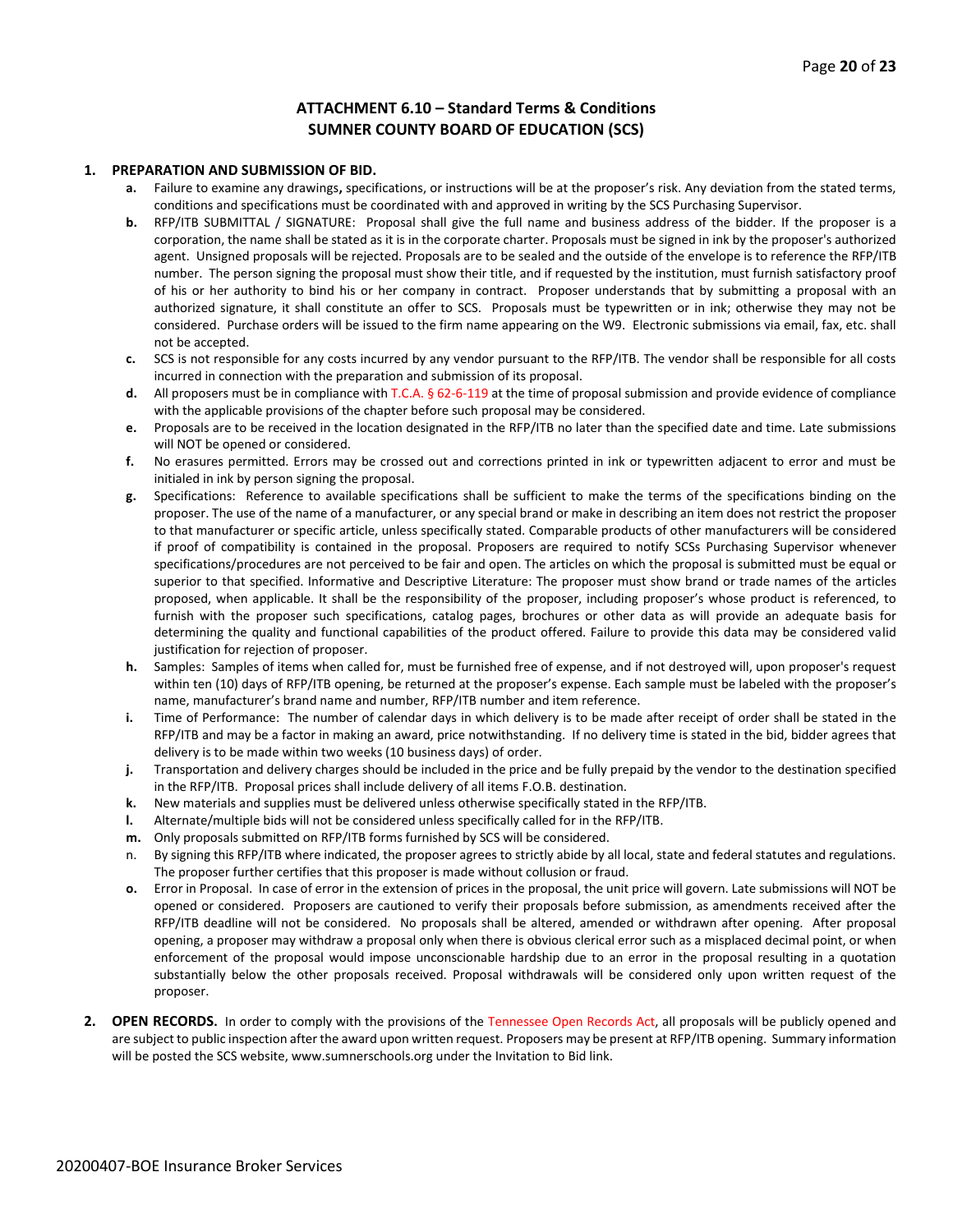- **3. ACCEPTANCE AND AWARD.** SCS reserves the right to reject any and all proposals and to waive any informality in proposals and, unless otherwise specified by the proposer to accept any item in the proposal. Action to reject all proposals shall be taken for unreasonably high prices, errors in the proposal documents, cessation of need, unavailability of funds, or any other reason approved by SCS.
	- a. Contracts and purchases will be made with the lowest, responsive, responsible, qualified proposer. The quality of the articles to be supplied, their conformity with the specifications, their suitability to the requirements of the Institution, cash discount offered, and the delivery terms will be taken into consideration.
	- b. Any deviation from these stated terms, specifications and conditions must be coordinated with and approved in writing by the Purchasing Supervisor.
	- c. Prices quoted on the response (if any) are to be considered firm and binding until the said equipment, supplies or services are in the possession of SCS.
	- d. SCS reserves the right to order more or less than the quantity listed in the proposal.
	- e. If a proposer fails to state a time within which a proposal must be accepted, it is understood and agreed that SCS shall have ninety (90) days to accept.
	- f. No purchase or contract is authorized or valid until the issuance of a SCS purchase order in accordance with SCS policy. No SCS employee is authorized to purchase equipment, supplies or services prior to the issuance of such a purchase order.
	- g. The contract may not be assigned without written SCS consent.
	- h. If the appropriate space is marked on the RFP/ITB, other Institutions (such as State, Local and/or Public Agencies) may purchase off the contract during the same period as SCS.
	- i. The awarded proposer will be required to post a performance and payment bond in the amount of 25% of the contract price if it exceeds \$100,000 as stated by T.C.A. §12-4-201.
	- j. If the project cost is in excess of \$25,000 a performance bond must be secured by the requesting part in an amount equal to the market improvement value.
	- k. By submission of this bid and signature thereof, the Bidder acknowledges compliance with the provisions of Public Chapter No. 587 / Senate Bill No. 2048 (Employee Background Check). The Bidder further agrees to submit a formal certification thereof prior to commencing work.
- **4. PAYMENT**. Payment terms must be specified in the proposal, including any discounts for early payment. Partial payments will not be approved unless justification for such payment can be shown. Terms will be NET 30 days. Payment will not be made until the conditions and specifications of the RFP/ITB are inspected and approved as conforming by persons appointed by SCS.
- **5. DEFAULT OF SELECTED VENDOR.** In case of vendor default, SCS may procure the articles or services from other sources and hold the defaulting vendor responsible for any resulting cost. If the awarded vendor violates any terms of their response, the contract, SCS policy or any law, they may be disqualified from proposing for a period of two years for minor violations or longer for major violations. Proposals from disqualified proposers will not be accepted during the period of disqualification.
- **6. INSPECTION OF PURCHASES.** Articles received which are not equivalent will not be accepted and will be picked up by the vendor or returned to vendor, shipping charges collect. SCS shall have a reasonable period in which to inspect and accept or reject materials without liability. If necessity requires SCS to use nonconforming materials, an appropriate reduction in payment may be made.
- **7. TAXES.** SCS is tax exempt; do not include taxes in quotation. Vendors making improvements or additions to or performing repair work on real property for SCS are liable for any applicable sales or use tax on tangible personal property used in connection with the contract or furnished to vendors by the state for use under the contract.
- **8. NONDISCRIMINATION.** SCS is an equal opportunity employer. SCS and bidder agree to comply with Titles VI and VII of the Civil Rights Act of 1964, Title IX of the Education Amendments of 1972, Section 504 of the Rehabilitation Act of 1973, Executive Order 11,246, the Americans with Disabilities Act of 1990 and the related regulations to each. Each party assures that it will not discriminate against any individual including, but not limited to employees or applicants for employment and/or students, because of race, religion, creed, color, sex, age, disability, veteran status or national origin. In the event that any claims should arise with regards to violations of any such local, state or federal law, statues, rule or regulations, the vendor will indemnify and hold SCS harmless for any damages, including court costs or attorney fees, which might be incurred.
- **9. PROHIBITIONS/NO VENDOR CONTRACT FORM.** Acceptance of gifts from vendors is prohibited. T.C.A. §12-4-106. The contract documents for purchase under this RFP/ITB shall consist of the successful proposer's bid and SCSs purchase order. The proposer may request exceptions to terms and conditions and/or request SCS to accept other terms and conditions by means of subsequent documents such as invoices, warranty agreements, license agreements, etc. All subsequent documents shall be open to revision for impermissible language. SCS reserves the right to render the proposal unresponsive and subject the proposal to rejection if successful terms cannot be negotiated.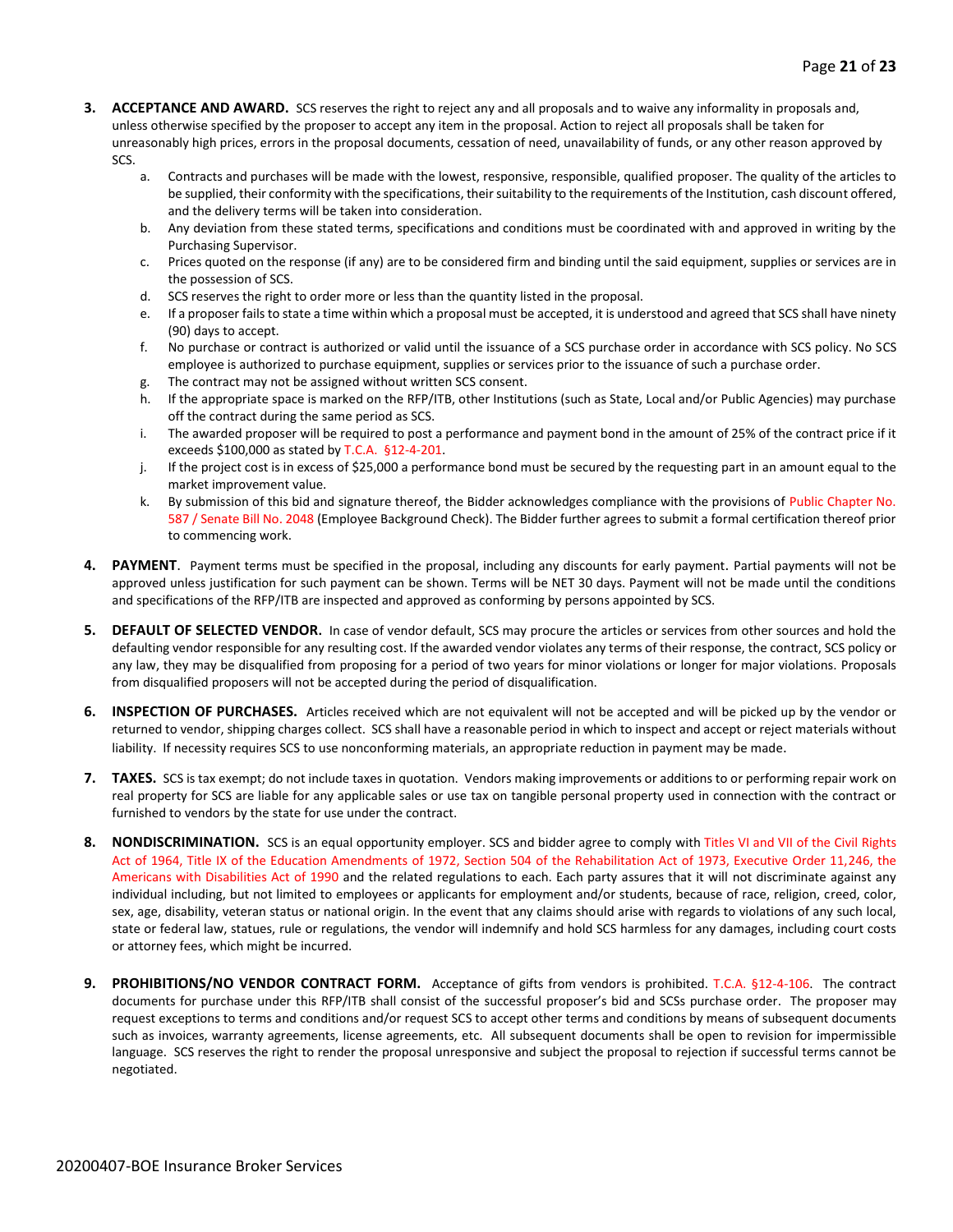- **10. PROHIBITION ON HIRING ILLEGAL IMMIGRANTS.** Tennessee Public Chapter No. 878 of 2006, T.C.A. §12-3-309, requires that Contractor attest in writing that Contractor will not knowingly utilize the services of illegal immigrants in the performance of this Contract and will not knowingly utilize the services of any subcontractor, if permitted under this Contract, who will utilize the services of illegal immigrants in the performance of this Contract. The attestation shall be made on the form, Attestation re Personnel Used in Contract Performance ("the Attestation"), which is attached and hereby incorporated by this reference.
- **11. SALES AND USE TAX.** Before the Purchase Order/Contract resulting from this RFP/ITB is signed, the apparent successful proposer must be registered with the Department of Revenue for the collection of Tennessee sales and use tax as required by T.C.A. §12-3-306.
- **12. ASSIGNMENT.** Neither the vendor nor SCS may assign this agreement without prior written consent of the other party.
- **13. LIABILITIES.** The vendor shall indemnify SCS against liability for any suits, actions or claims of any character arising from or relating to the performance under this agreement by the vendor or its subcontractors. SCS has no obligation for the payment of any judgement or the settlement of any claim made against the vendor or its subcontractors as a result of obligations under this contract.
- **14. APPLICABLE LAW.** Any contract shall be interpreted under the laws and statutes of the State of Tennessee. SCS does not enter into contracts which provide for mediation or arbitration. Any action arising from any contract made from this RFP/ITB shall be brought in the state courts in Sumner County, TN or in the United States Federal District Court for the Middle District of Tennessee.

Additionally, it is a violation of state statutes to purchase materials, supplies, services or any other item from a vendor that is a commissioner, official, employee or board member that has any financial or beneficial interest in such transaction, T.C.A. §12-4-101.

- **15. FUNDS**. The Proposer understands and accepts the non-appropriation of funds provision of SCS.
- **16. DATA PRIVACY AND SECURITY**. Personal Information (PI) includes but is not limited to that information protected by HIPAA, the HITECH Act, FERPA, or Gramm-Leach-Bliley) or such information which would allow a third party to gain access to the personal, medical or financial records of any of any party. Vendor represents and warrants that its collection, access, use, storage, disposal and disclosure of PI complies with all applicable federal and state privacy and data protection laws. Vendor represents and warrants that Vendor will maintain compliance with the SSAE 16 standard, and shall undertake any audits and risk assessments Vendor deems necessary to maintain compliance with SSAE16. If PI provided by SCS to Vendor is subject to FERPA. Vendor agrees that in its handling of FERPA data it will perform as a school official as that term is defined by FERPA regulations. Vendor acknowledges that its improper disclosure or redisclosure of PI covered by FERPA may, under certain circumstances, result in Vendor's exclusion from eligibility to contract with SCS for at least five (5) years. Vendor shall provide SCS with the name and contact information for an employee of Vendor who shall serve as SCS's primary security contact and shall be available to assist Customer twenty-four (24) hours per day, seven (7) days per week as a contact in resolving obligations associated with any security incident in which it is reasonably suspected that there has been a breach of information security. Vendor shall immediately mitigate or resolve any Security Incident, at Vendor's expense and in accordance with applicable privacy rights, laws, regulations and standards. Vendor shall reimburse SCS for actual costs incurred by SCS in responding to, and mitigating damages caused by, any Security Incident, including all costs of notice and/or remediation incurred under applicable law as a result of the Security Incident.
- **17. IRAN DIVESTMENT ACT.** By submission of this proposal, each proposer and each person signing on behalf of any proposer certified, and in the case of a joint proposal, each party thereto certifies as to its own organization, under penalty of perjury, that to the best of its knowledge and belief that each proposer is not on the list created pursuant to T.C.A. §12-12-106.
- **18. COMPLIANCE WITH CONDUCT STANDARDS**. Contractors shall be fully responsible for the conduct of its employees, subcontractors, representatives and agents. Loud or offensive music, language or behavior is unacceptable. Tobacco use of any type and vaping is prohibited on SCS property. Contact or interaction with staff or students is not allowed excepted between designated representatives of SCS and Contractor.